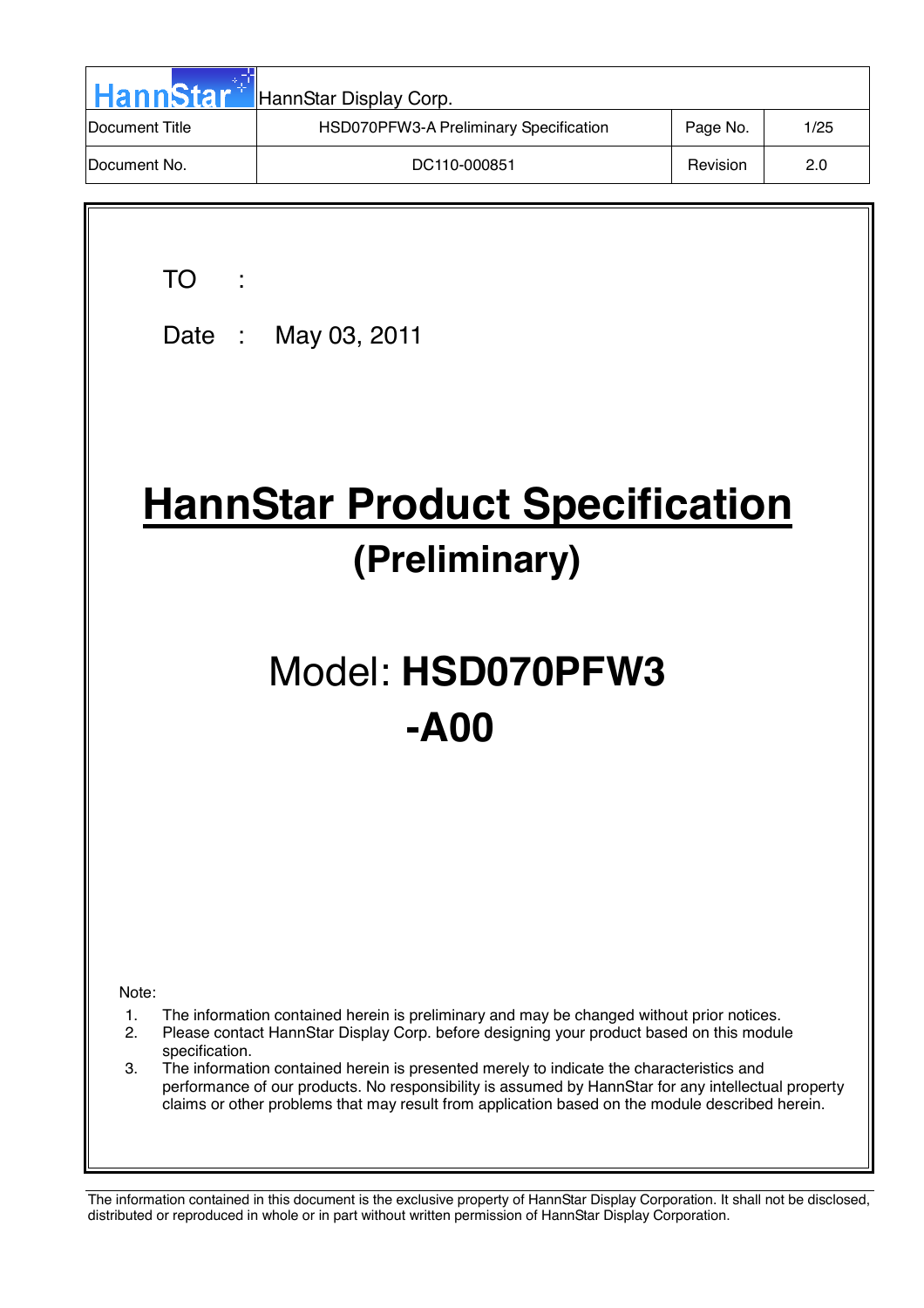| <b>HannStar</b>        | HannStar Display Corp.                 |          |      |
|------------------------|----------------------------------------|----------|------|
| <b>IDocument Title</b> | HSD070PFW3-A Preliminary Specification | Page No. | 2/25 |
| <b>IDocument No.</b>   | DC110-000851                           | Revision | 2.0  |

| <b>Record of Revisions</b> |             |           |                                                                                   |  |  |  |
|----------------------------|-------------|-----------|-----------------------------------------------------------------------------------|--|--|--|
| Rev.                       | Date        | Sub-Model | Description of change                                                             |  |  |  |
| $1.0$                      | Mar 10 2011 | $- A00$   | Product specification was first released                                          |  |  |  |
| 1.1                        | Mar 16 2011 | $- A00$   | P6 White Luminance: 5 points→Center                                               |  |  |  |
|                            |             |           | P18 High/Low Temperature Operation 500hrs->240hrs                                 |  |  |  |
| 2.0                        | May 03 2011 | $- A00$   | P4 Modify surface treatment: AG→Hard coating                                      |  |  |  |
|                            |             |           | Modify weight:130g→104g                                                           |  |  |  |
|                            |             |           | P11 Add 6bit relationship between display color and input                         |  |  |  |
|                            |             |           | P14 Modify pin define<br>P15 Modify Vcom value and current of power supply & note |  |  |  |
|                            |             |           | P16 Add 6bit LVDS input                                                           |  |  |  |
|                            |             |           | P20 Modify outline drawing                                                        |  |  |  |
|                            |             |           |                                                                                   |  |  |  |
|                            |             |           |                                                                                   |  |  |  |
|                            |             |           |                                                                                   |  |  |  |
|                            |             |           |                                                                                   |  |  |  |
|                            |             |           |                                                                                   |  |  |  |
|                            |             |           |                                                                                   |  |  |  |
|                            |             |           |                                                                                   |  |  |  |
|                            |             |           |                                                                                   |  |  |  |
|                            |             |           |                                                                                   |  |  |  |
|                            |             |           |                                                                                   |  |  |  |
|                            |             |           |                                                                                   |  |  |  |
|                            |             |           |                                                                                   |  |  |  |
|                            |             |           |                                                                                   |  |  |  |
|                            |             |           |                                                                                   |  |  |  |
|                            |             |           |                                                                                   |  |  |  |
|                            |             |           |                                                                                   |  |  |  |
|                            |             |           |                                                                                   |  |  |  |
|                            |             |           |                                                                                   |  |  |  |
|                            |             |           |                                                                                   |  |  |  |
|                            |             |           |                                                                                   |  |  |  |
|                            |             |           |                                                                                   |  |  |  |
|                            |             |           |                                                                                   |  |  |  |
|                            |             |           |                                                                                   |  |  |  |
|                            |             |           |                                                                                   |  |  |  |
|                            |             |           |                                                                                   |  |  |  |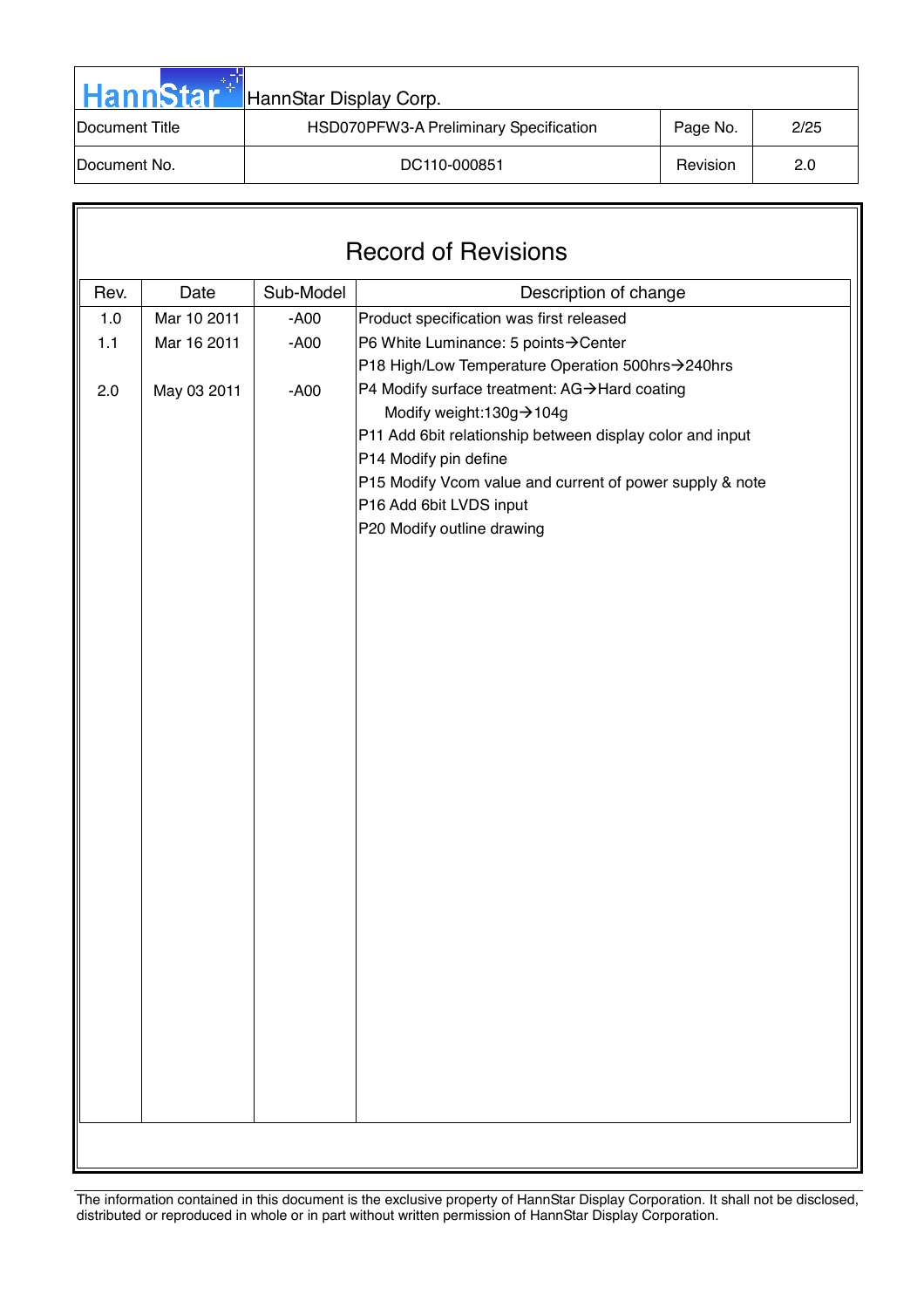| <b>HannStar</b> | HannStar Display Corp.                 |          |      |
|-----------------|----------------------------------------|----------|------|
| Document Title  | HSD070PFW3-A Preliminary Specification | Page No. | 3/25 |
| Document No.    | DC110-000851                           | Revision | 2.0  |

| Contents |
|----------|
|----------|

| 1.0  | p.4  |
|------|------|
| 2.0  | p.5  |
| 3.0  | p.6  |
| 4.0  | p.10 |
| 5.0  | p.12 |
| 6.0  | p.14 |
| 7.0  | p.21 |
| 8.0  | p.22 |
| 9.0  | p.24 |
| 10.0 | p.25 |
| 11.0 | p.26 |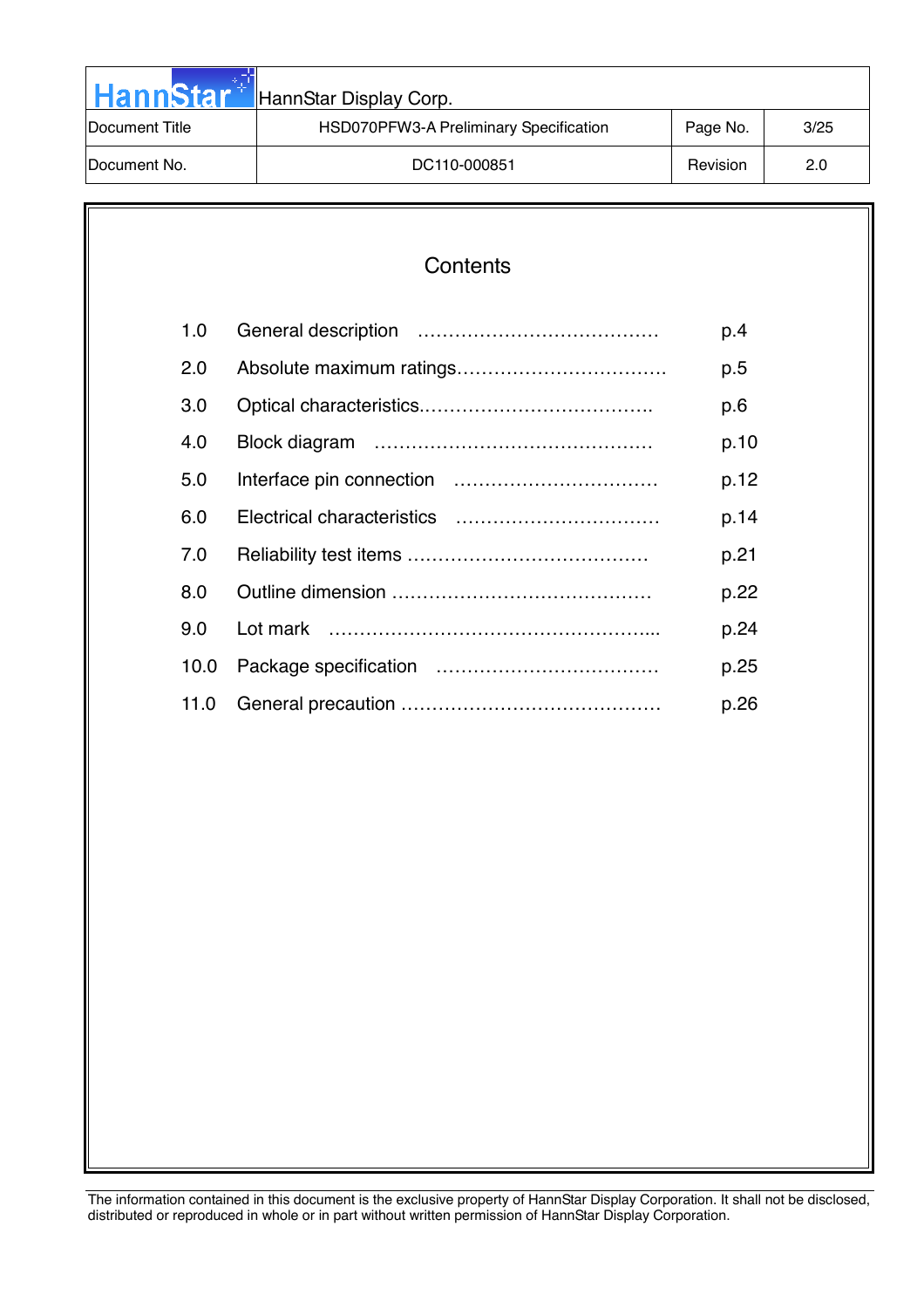| <b>HannStar</b> | HannStar Display Corp.                 |          |      |
|-----------------|----------------------------------------|----------|------|
| Document Title  | HSD070PFW3-A Preliminary Specification | Page No. | 4/25 |
| Document No.    | DC110-000851                           | Revision | 2.0  |

# **1.0 GENERAL DESCRIPTION**

#### **1.1 Introduction**

HannStar Display model HSD070PFW3-A00 is a color active matrix thin film transistor (TFT) liquid crystal display (LCD) that uses amorphous silicon TFT as a switching device. This model is composed of a TFT LCD panel, a driving circuit and a back light system. This TFT LCD has a 7.0 (17:10) inch diagonally measured active display area with WSVGA (1024 horizontal by 600 vertical pixel) resolution.

#### **1.2 Features**

- 7 inch (17:10 diagonal) configuration
- 16.7M color by 6 bit+HFRC R.G.B signal input
- RoHS/ Halogen Free Compliance

#### **1.3 Applications**

- **Mobile NB**
- **Digital Photo frame**
- Display terminal for AV application

#### **1.4 TFT LCD General information**

| Item                        |                       | Specification                      | Unit   |
|-----------------------------|-----------------------|------------------------------------|--------|
| <b>Outline Dimension</b>    | 165.75 x 105.39 (typ) |                                    |        |
| Display area                |                       | $153.6(H) \times 90(V)$            | mm     |
| Number of Pixel             |                       | 1024 RGB (H) x 600(V)              | pixels |
| Pixel pitch                 |                       | $0.15(H) \times 0.15(V)$           | mm     |
| Pixel arrangement           |                       | <b>RGB Vertical stripe</b>         |        |
| Display mode                |                       | Normally white                     |        |
| <b>INTSC</b>                |                       | 50 (typ.)                          | $\%$   |
| Surface treatment           |                       | Hard coating with EWV Flim         |        |
| Weight                      |                       | (104g) (Typ.)                      | g      |
| Back-light                  |                       | <b>White LED</b>                   |        |
| Power Consumption BL System |                       | 1.2 @ Black pattern w/o LED driver | w      |

#### **1.5 Mechanical Information**

| Item           | Min.   | Typ.   | Max.                     | Unit | Remark |
|----------------|--------|--------|--------------------------|------|--------|
| Horizontal (H) | 165.45 | 165.75 | 166.05                   | mm   |        |
| Vertical (V)   | 105.09 | 105.39 | 105.69                   | mm   |        |
| Depth (D)      |        | 3.4    | 3.7                      | mm   |        |
| Weight         |        | (104)  | $\overline{\phantom{a}}$ | g    |        |
|                |        |        |                          |      |        |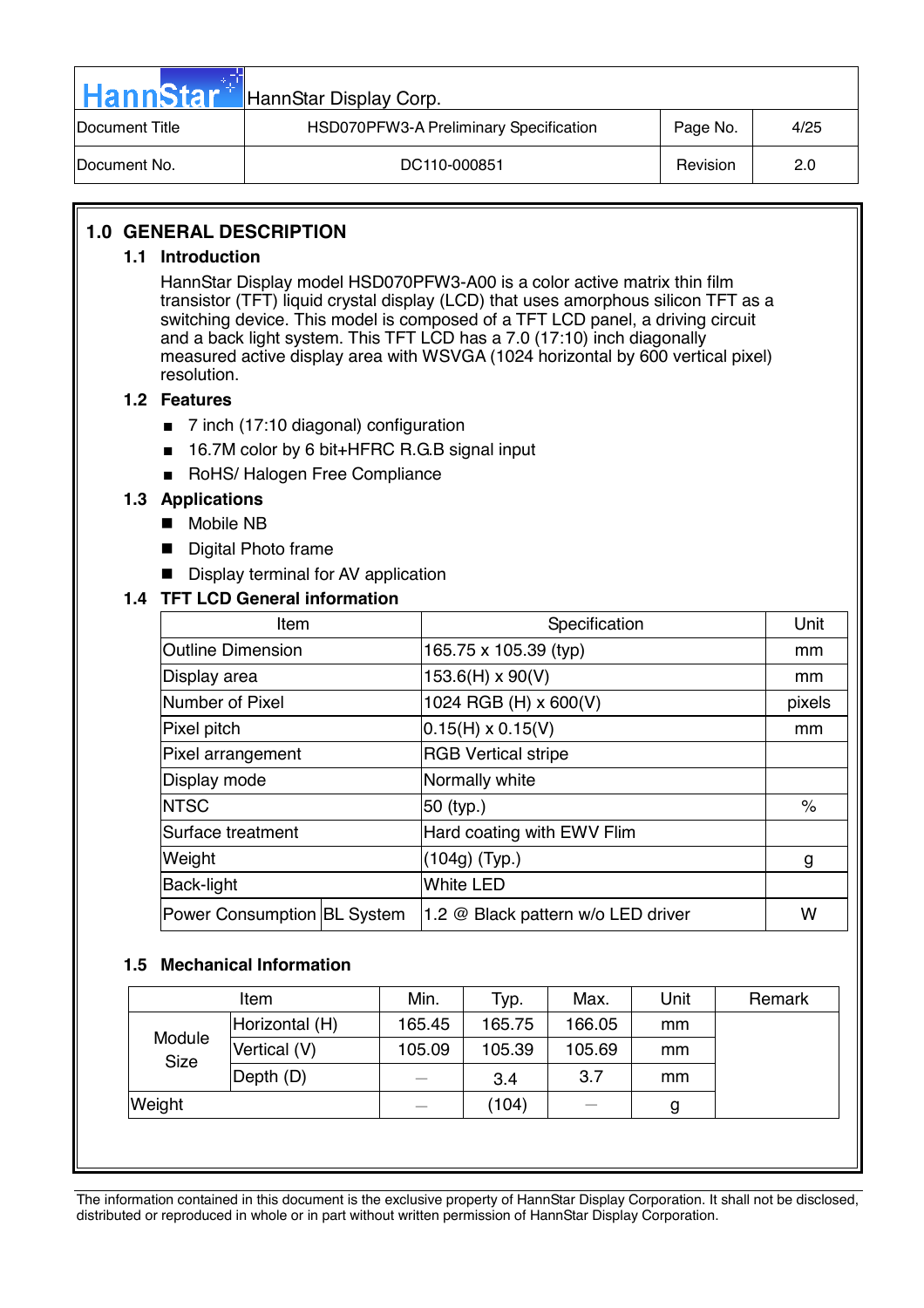| <b>HannStar</b>        | HannStar Display Corp.                 |          |      |
|------------------------|----------------------------------------|----------|------|
| <b>IDocument Title</b> | HSD070PFW3-A Preliminary Specification | Page No. | 5/25 |
| <b>IDocument No.</b>   | DC110-000851                           | Revision | 2.0  |

# **2.0 ABSOLUTE MAXIMUM RATINGS**

# **2.1 Electrical Absolute Rating**

## **2.1.1 TFT LCD Module**

| Item                     | Symbol                     | Min.    | Max.          | Unit | <b>Note</b> |
|--------------------------|----------------------------|---------|---------------|------|-------------|
| Power supply voltage     | $V_{DD}$                   | $-0.3$  | 5.0           | v    |             |
|                          | $V_{GH}$                   | $-0.3$  | 20.0          |      |             |
|                          | $V_{GL}$                   | $-20.0$ | 0.3           |      |             |
|                          | AV <sub>DD</sub>           | 6.5     | 13.5          |      |             |
|                          | $V_1$                      | $-0.3$  | $V_{DD}$ +0.3 |      |             |
| Logic Signal Input Level | $\mathsf{V}_{\mathsf{DD}}$ | $-0.3$  | 5.0           |      |             |

#### **2.1.2**

| Item        | Symbol | Typ. | Max. | Unit | <b>Note</b>    |
|-------------|--------|------|------|------|----------------|
| LED current |        | 120  |      | mA   | $(1)$ $(2)(3)$ |
| LED voltage | v      | 10.5 |      |      | $(1)$ $(2)(3)$ |

Note

- (1) Permanent damage may occur to the LCD module if beyond this specification. Functional operation should be restricted to the conditions described under normal operating conditions.
- (2) Ta = $25 \pm 2^{\circ}$ C
- (3) Test Condition: LED current 120 mA. The LED lifetime could be decreased if operating IL is larger than 120mA.

## **2.1.3 Environment Absolute Rating**

| Item                         | Symbol | Min. | Max. | Unit   | <b>Note</b> |
|------------------------------|--------|------|------|--------|-------------|
| <b>Operating Temperature</b> | opa    | -20  | 60   |        |             |
| Storage Temperature          | stg    | -30  |      | $\sim$ |             |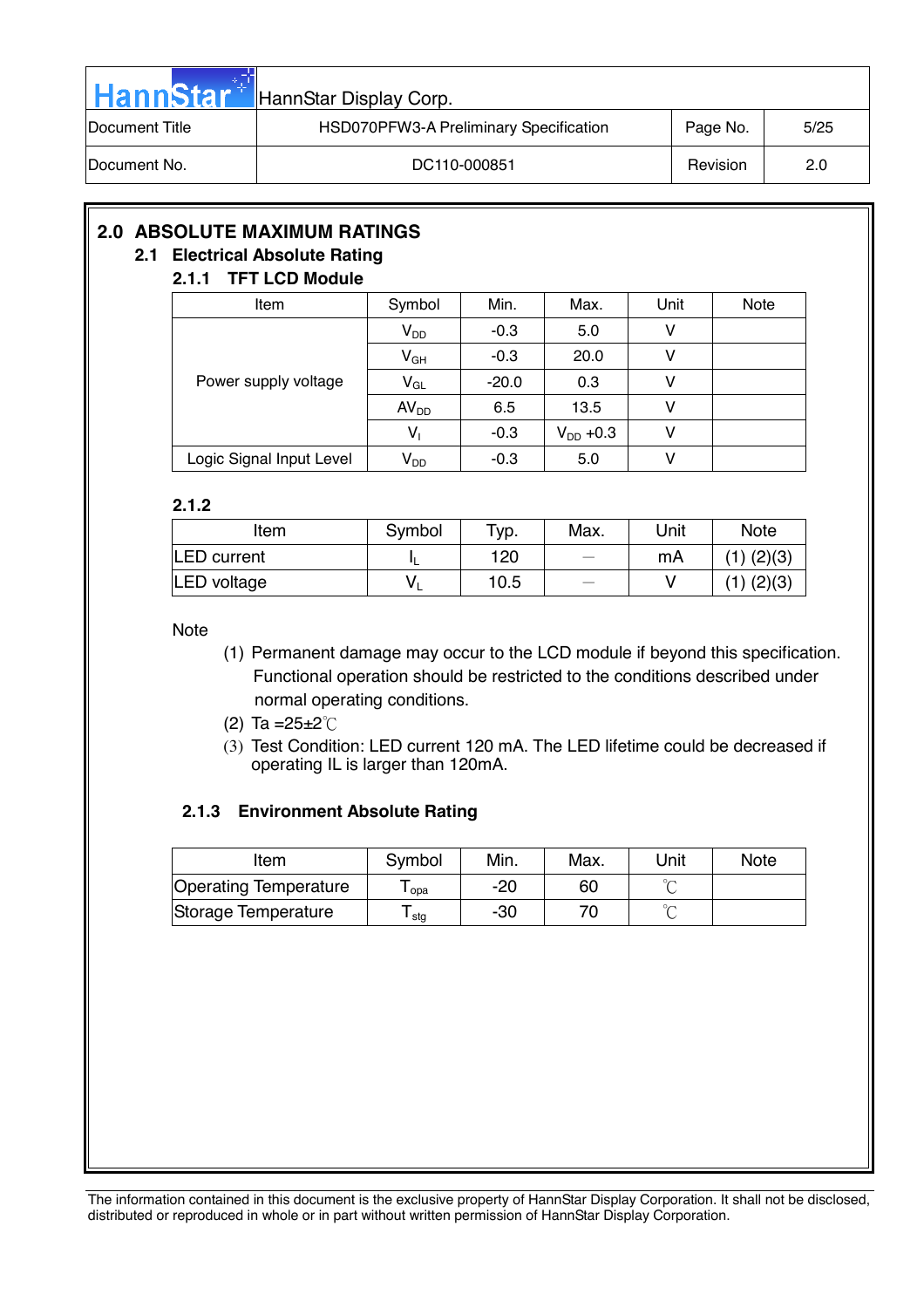| <b>HannStar</b> | HannStar Display Corp.                 |          |      |
|-----------------|----------------------------------------|----------|------|
| Document Title  | HSD070PFW3-A Preliminary Specification | Page No. | 6/25 |
| Document No.    | DC110-000851                           | Revision | 2.0  |

| Item                         |             | Symbol           | Condition                | Min.    | Typ.           | Max.  | Unit            | <b>Note</b> |  |
|------------------------------|-------------|------------------|--------------------------|---------|----------------|-------|-----------------|-------------|--|
| Contrast                     |             | <b>CR</b>        |                          |         | 800            |       |                 | (1)(2)(4)   |  |
|                              |             | Tr               |                          |         | $\overline{4}$ | 8     |                 |             |  |
| Response time                |             | <b>Tf</b>        |                          |         | 12             | 24    | msec            | (1)(3)      |  |
| White luminance<br>(Center)  |             | $Y_L$            |                          |         | 250            |       | $\text{cd/m}^2$ | (1)(4)      |  |
|                              |             | $R_{x}$          | $\Theta = 0$             |         | <b>TBD</b>     |       |                 |             |  |
| Color                        | Red         | $R_Y$            | Normal                   |         | <b>TBD</b>     |       |                 |             |  |
|                              |             | $G_{x}$          | viewing                  |         | <b>TBD</b>     |       |                 |             |  |
|                              | Green       | $G_Y$            | angle                    |         | <b>TBD</b>     |       |                 |             |  |
| chromaticity                 | <b>Blue</b> | $B_x$            |                          |         | <b>TBD</b>     |       |                 |             |  |
| (CIE1931)                    |             | $B_Y$            |                          |         | <b>TBD</b>     |       |                 |             |  |
|                              | White       | $W_{x}$          |                          | 0.260   | 0.310          | 0.360 |                 |             |  |
|                              |             | $W_{y}$          |                          | 0.280   | 0.330          | 0.380 |                 |             |  |
|                              |             | $\Theta_L$       |                          | 70      | 80             |       |                 |             |  |
|                              | Hor.        | $\Theta_{\rm R}$ |                          | 70      | 80             |       |                 |             |  |
| Viewing angle                |             | $\Theta_{\sf U}$ | CR > 10                  | 70      | 80             |       |                 | (1)(4)      |  |
|                              | Ver.        | $\Theta_D$       |                          | 60      | 70             |       |                 |             |  |
| <b>Brightness uniformity</b> |             | B <sub>UNI</sub> | $\Theta = 0$<br>(9point) | 70      | 75             |       |                 | (5)         |  |
| <b>View Direction</b>        |             |                  |                          | 6<br>O' | clock          |       |                 | (6)         |  |

# **3.2 Measuring Condition**

- Measuring surrounding: dark room
- LED current I<sub>L</sub>: 120mA
- Ambient temperature: 25±2<sup>o</sup>C
- 15min. warm-up time.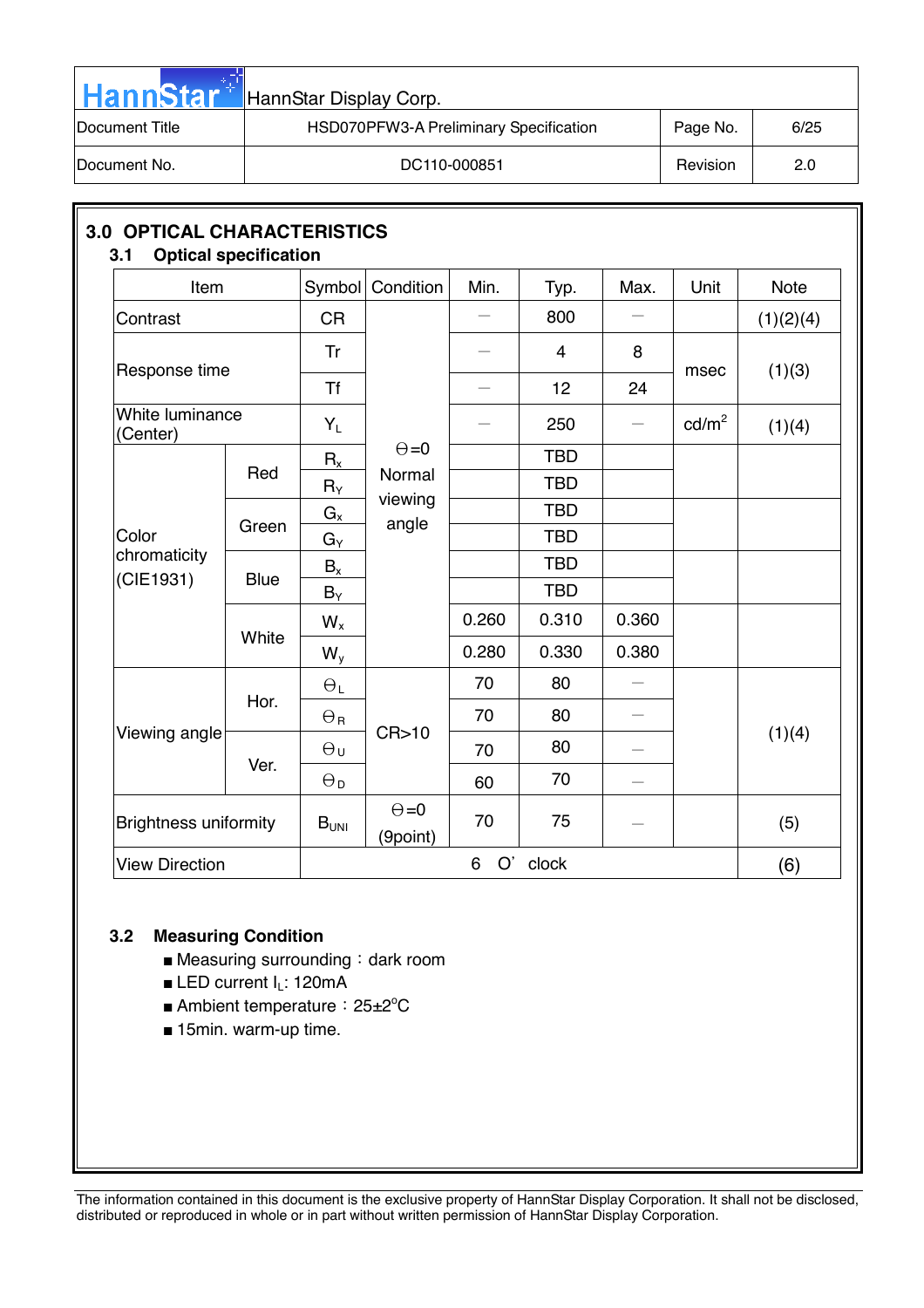

6' o'clock  $\Phi = 270^{\circ}$ 

**Note (2)** Definition of Contrast Ratio (CR) : measured at the center point of panel

 $CR = -$ 

Luminance with all pixels white

Luminance with all pixels black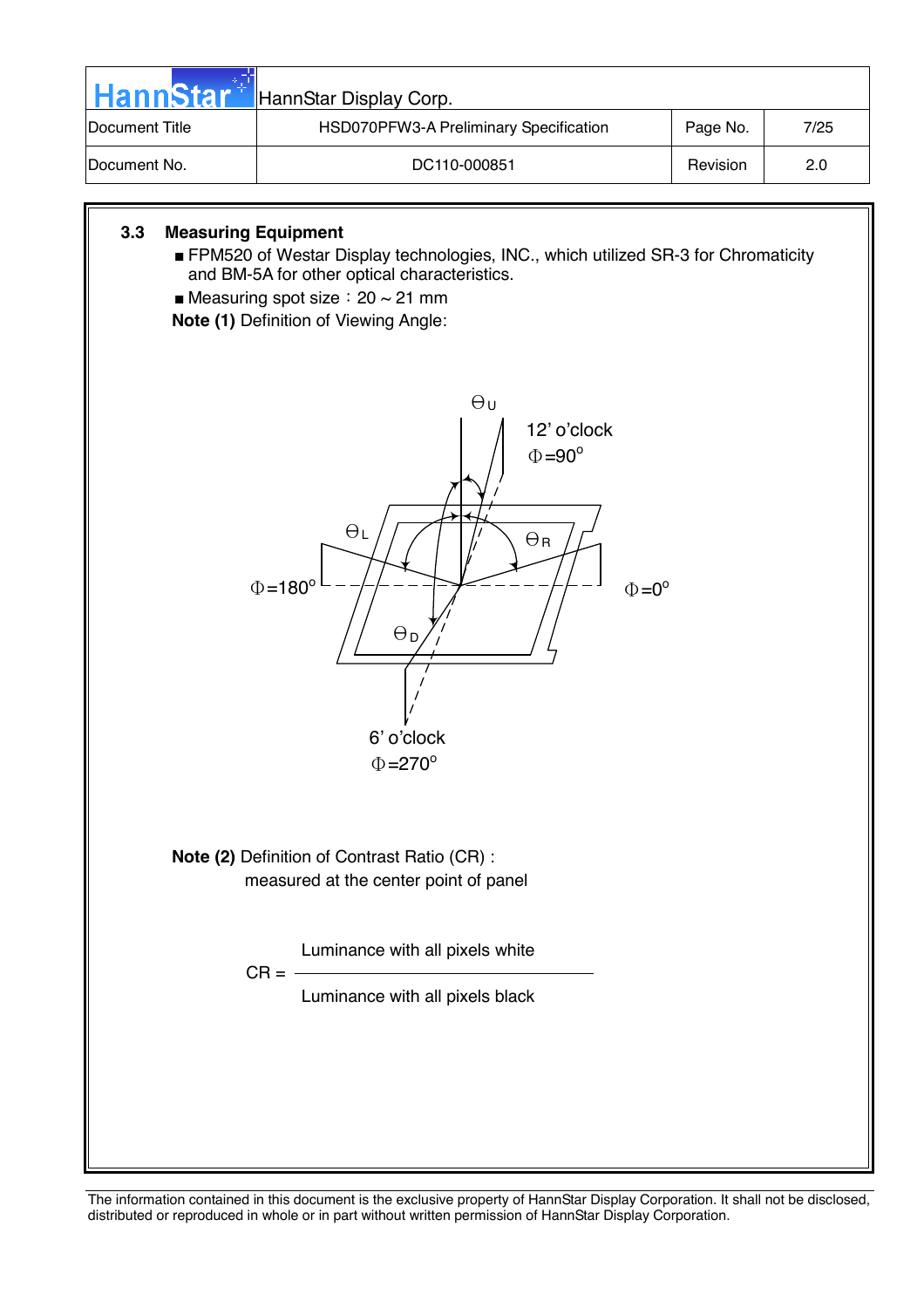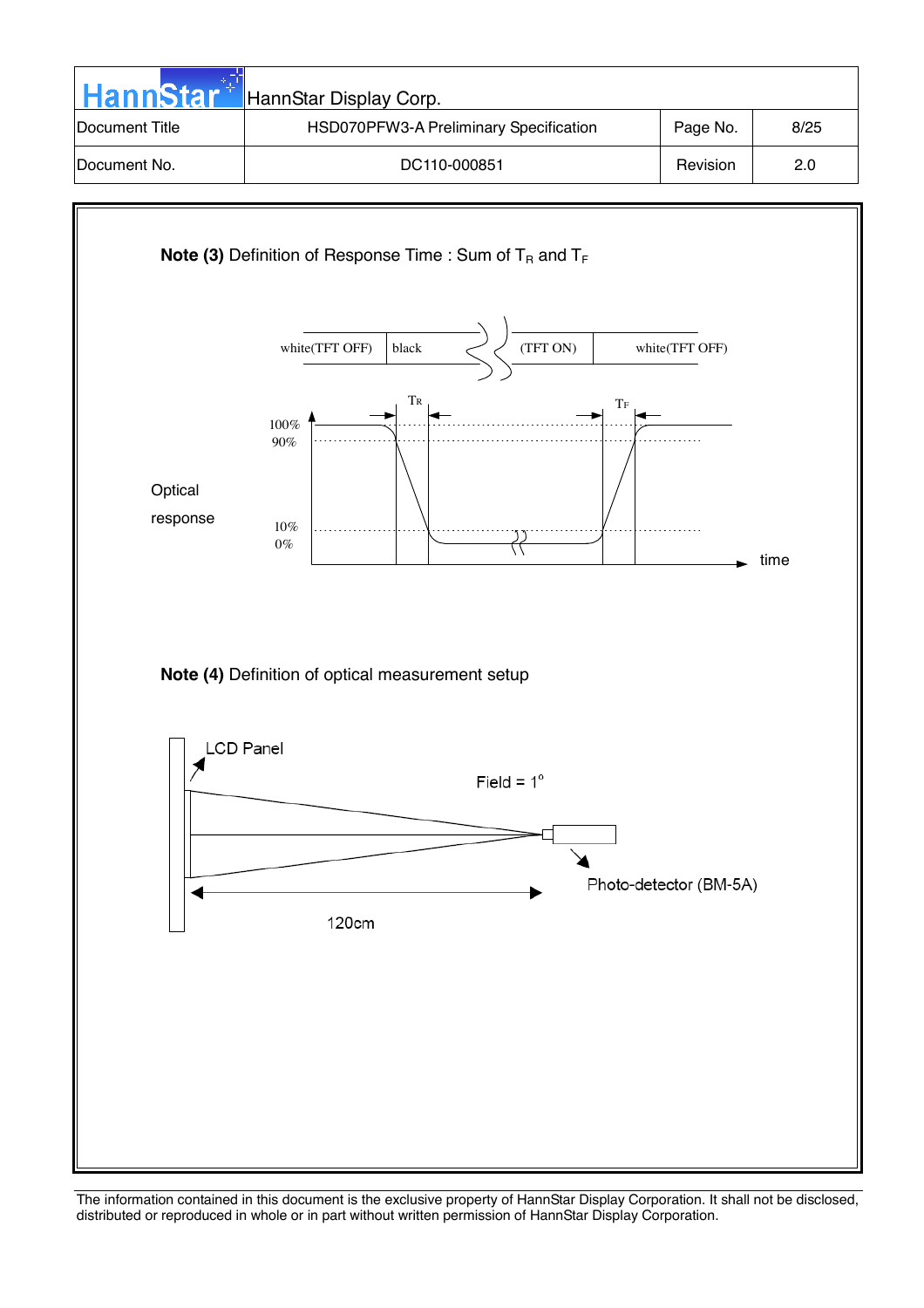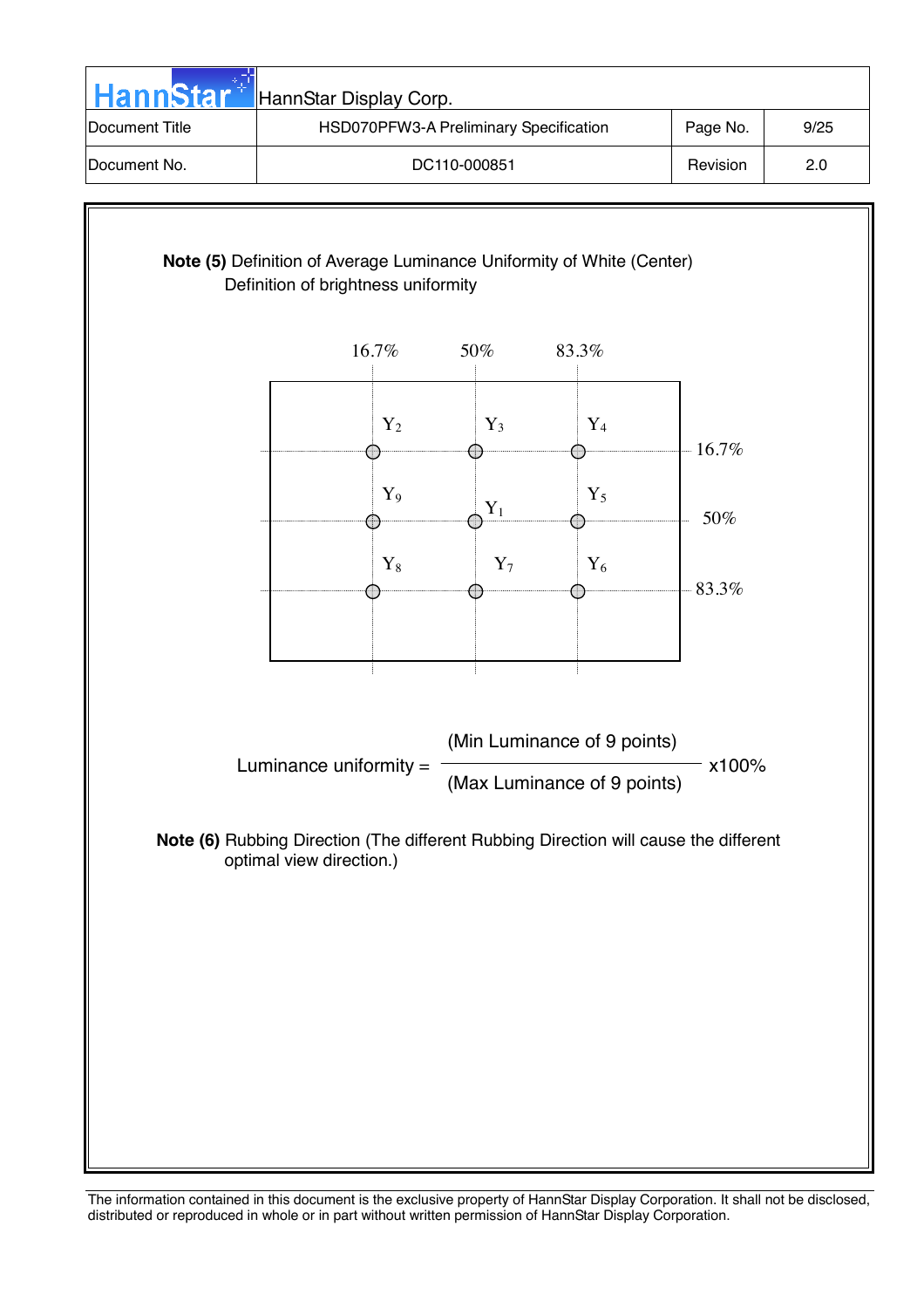

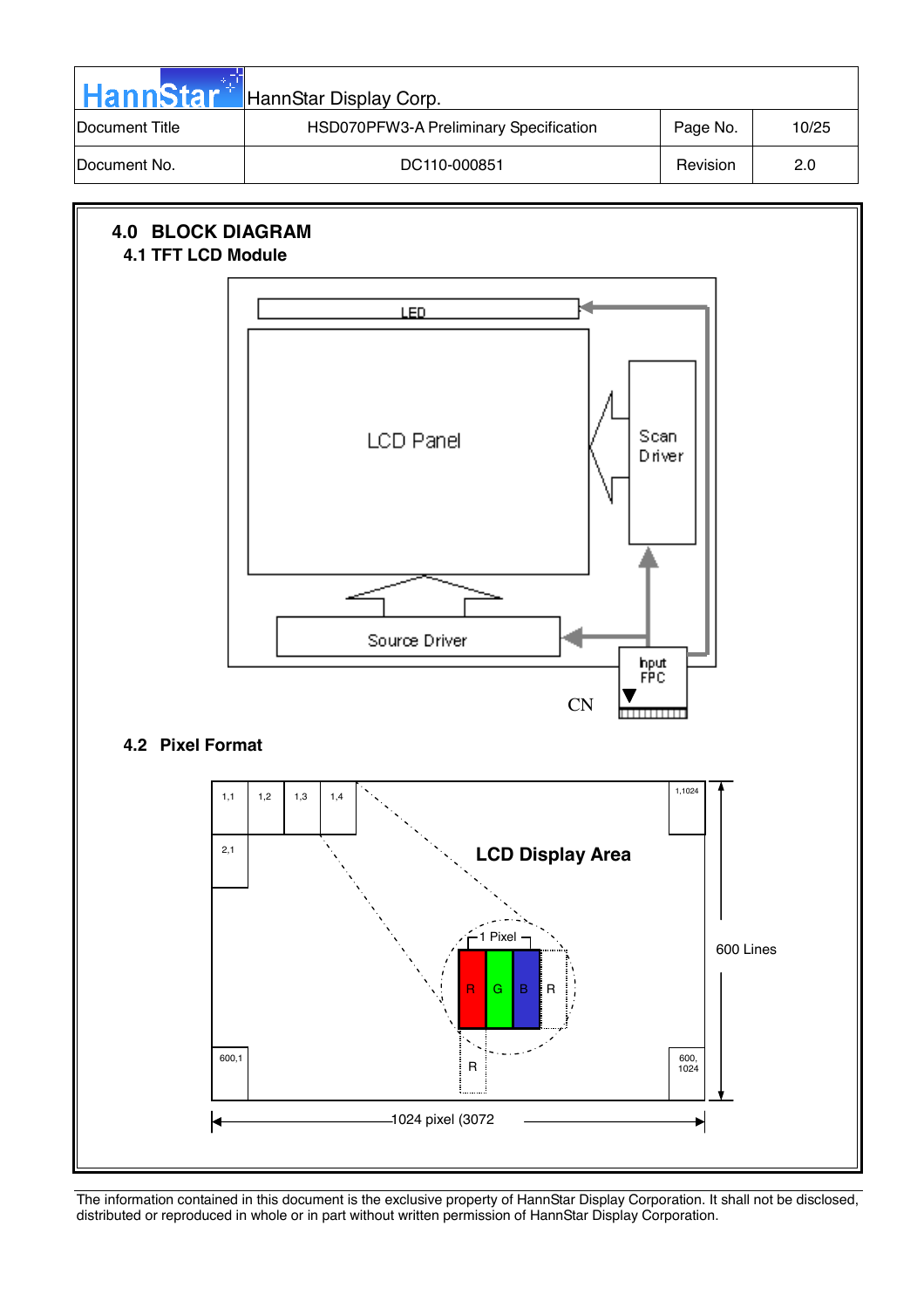| <b>HannStar</b> | HannStar Display Corp.                 |          |       |
|-----------------|----------------------------------------|----------|-------|
| Document Title  | HSD070PFW3-A Preliminary Specification | Page No. | 11/25 |
| Document No.    | DC110-000851                           | Revision | 2.0   |

|                                          |                                | <b>MSB</b><br><b>LSB</b>                                    |                                       | М                |                           | $\overline{s}$<br>$\mathbf S$    |                         | $\overline{BM}$<br><b>BL</b>                 |                | $\overline{s}$<br>S       |                           |                | $\overline{B}$<br>B       | Gray scale               |
|------------------------------------------|--------------------------------|-------------------------------------------------------------|---------------------------------------|------------------|---------------------------|----------------------------------|-------------------------|----------------------------------------------|----------------|---------------------------|---------------------------|----------------|---------------------------|--------------------------|
|                                          | <b>Display</b><br><b>Black</b> | R5 R4 R3 R2 R1 R0 G5 G4 G3 G2G1                             | L                                     |                  |                           | L                                |                         | GO B5 B4 B3 B2 B1 B0<br>L                    |                |                           |                           |                |                           | level<br>$\overline{a}$  |
|                                          | <b>Blue</b>                    | L<br>L<br>L<br>L                                            | L<br>L<br>L                           |                  | L                         | L<br>L<br>L                      | L                       | LIH                                          | Н              | H                         | н                         | $\overline{H}$ | L<br>$\overline{H}$       | $\overline{a}$           |
|                                          | Green                          | L<br>т                                                      | $\mathsf{L}$<br>$\mathsf{I}$          | H                | H                         | $\overline{H}$<br>$\overline{H}$ | н                       | $\overline{\mathsf{H}}$                      |                |                           |                           |                |                           | $\overline{\phantom{0}}$ |
|                                          | <b>Light Blue</b>              | L<br>L                                                      | L<br>L                                | $\overline{H}$   | $\overline{H}$            | $\overline{H}$<br>$\overline{H}$ | $\overline{H}$          | $\frac{\overline{H}}{\overline{H}}$          | Η              | $\overline{H}$            | $\overline{H}$            | $\overline{H}$ | $\overline{H}$            | $\blacksquare$           |
| Basic color                              | Red                            | $\overline{\mathsf{H}}$<br>Н<br>Н                           | Н<br>$\mathsf{H}$<br>$\mathsf{H}$     | L                | L                         | L<br>L                           | L                       | L                                            | L              | L                         | L                         | L              |                           | $\blacksquare$           |
|                                          | Purple                         | Н<br>$\boldsymbol{\mathsf{H}}$<br>$\boldsymbol{\mathsf{H}}$ | $\boldsymbol{\mathsf{H}}$<br>H<br>H   | L                | L                         | L<br>L                           | L                       | L<br>H                                       | $\mathsf{H}$   | $\mathsf{H}$              | $\mathsf{H}$              | $\mathsf{H}$   | H                         | $\overline{a}$           |
|                                          | Yellow                         | Η<br>$\overline{H}$<br>$\overline{H}$                       | $\overline{H}$<br>$\overline{H}$      | H H              | $\overline{H}$            | $\overline{H}$<br>$\mathsf{H}$   | H                       | Н                                            |                | L                         | L                         |                |                           | $\blacksquare$           |
|                                          | White                          | $\overline{H}$<br>Η<br>Н                                    | $\overline{H}$<br>$\overline{H}$      | $\overline{H}$ H | $\mathsf{H}$              | $\overline{H}$<br>$\mathsf{H}$   | Н                       | $\overline{\overline{\mathsf{H}}\mathsf{H}}$ | Н              | $\boldsymbol{\mathsf{H}}$ | $\mathsf{H}$              | $\mathsf{H}$   | $\mathsf{H}$              | $\blacksquare$           |
|                                          | <b>Black</b>                   | L<br>L<br>L                                                 | L<br>L<br>L                           | L                | L                         | L<br>L                           | L                       | L                                            | L              | L                         | L                         | L              | L                         | L <sub>0</sub>           |
|                                          |                                | L<br>L<br>L                                                 | H<br>L<br>L                           | L                | L                         | L<br>L                           | L                       | L                                            | L              | L                         | L                         | L              | L                         | L1                       |
|                                          |                                |                                                             | H<br>L                                | L                |                           |                                  |                         |                                              |                |                           |                           |                |                           | L2                       |
|                                          | Dark                           |                                                             |                                       |                  |                           |                                  |                         |                                              |                |                           |                           |                |                           |                          |
| Gray scale<br>of Red                     | ↑<br>J                         |                                                             |                                       |                  |                           |                                  |                         |                                              |                |                           |                           |                |                           | L3L60                    |
|                                          | Light                          | H<br>H.<br>H                                                | н<br>L                                | HL               | L                         | L<br>L                           | L                       | L                                            |                |                           | L                         | L              | L                         | L61                      |
|                                          |                                | Ε<br>$\overline{H}$<br>H                                    | $\overline{H}$<br>$\overline{H}$<br>L | L                | L                         | L<br>L                           | L                       | L<br>L                                       | L              | L                         | L                         | L              | L                         | L62                      |
|                                          | Red                            | Η<br>$\overline{H}$<br>H                                    | $\overline{H}$<br>H<br>H              |                  | L                         | L<br>L                           | L                       | L                                            | L              | L                         | L                         | L              | L                         | Red L63                  |
|                                          | <b>Black</b>                   | L<br>L<br>L                                                 | L<br>L<br>L                           | L                | L                         | L<br>L                           | T                       | L                                            |                | L                         | L                         | L              | L                         | L0                       |
|                                          |                                |                                                             |                                       |                  |                           |                                  |                         | $\overline{\mathsf{H}}$                      |                |                           |                           |                |                           | L1                       |
|                                          | Dark                           | L<br>L                                                      | L<br>L                                | L                |                           |                                  | $\overline{\mathsf{H}}$ | L                                            | L              | L                         |                           | L              | L                         | L2                       |
| Gray scale<br>of Green                   | 1                              | t                                                           |                                       |                  |                           |                                  |                         |                                              |                |                           |                           |                |                           | L3L60                    |
|                                          | Light                          | L                                                           | $\mathsf{L}$                          | H                | н                         | Н<br>$\mathsf{H}$                | L                       | $\frac{1}{\sqrt{2}}$                         |                |                           |                           | L              |                           | L61                      |
|                                          |                                | L<br>L                                                      | L<br>L<br>L                           | $\overline{H}$   | $\overline{H}$            | $\overline{H}$<br>$\overline{H}$ | H                       | L                                            | L              | L                         | L                         | L              | L                         | L62                      |
|                                          | Green                          | L<br>L<br>L                                                 | $\mathsf{L}$<br>L<br>L                | Η                | $\overline{H}$            | $\overline{H}$<br>$\overline{H}$ | $\overline{H}$          | HIL                                          | L              | L                         | L                         | L              | L                         | Green L63                |
|                                          | <b>Black</b>                   | L<br>L<br>L                                                 | L<br>L<br>L                           | L                | L                         | L<br>L                           | L                       | L                                            | L              | L                         | L                         | L              | L                         | L0                       |
|                                          |                                | L                                                           | L<br>L<br>L                           | L                | $\mathbf{I}$              | L<br>L                           | T                       | L                                            | L              | L                         | L                         | L              | $\overline{H}$            | L1                       |
|                                          |                                |                                                             | L                                     |                  |                           |                                  |                         | L                                            |                | L                         |                           | Н              |                           | L2                       |
| Gray scale                               | Dark                           |                                                             |                                       |                  |                           |                                  |                         |                                              |                |                           |                           |                |                           |                          |
| of Blue                                  | ↑<br>J.                        |                                                             |                                       |                  |                           |                                  |                         |                                              |                |                           |                           |                |                           | L3L60                    |
|                                          | Light                          |                                                             |                                       |                  |                           |                                  |                         | H<br>L                                       | н              | H                         | $\mathsf{H}$              |                | $\overline{H}$            | L61                      |
|                                          |                                | L<br>L<br>L                                                 | L<br>L<br>L                           | L                |                           | L<br>L                           | L                       | LЩ                                           | Н              | H                         | $\boldsymbol{\mathsf{H}}$ | $\mathsf{H}$   | L                         | L62                      |
|                                          | <b>Blue</b>                    | L<br>L<br>L                                                 | L<br>L<br>L                           | L                | L                         | L<br>L                           | L                       | L<br>H                                       | $\overline{H}$ | $\boldsymbol{\mathsf{H}}$ | $\boldsymbol{\mathsf{H}}$ | $\mathsf{H}$   | $\mathsf{H}$              | Blue L63                 |
|                                          | <b>Black</b>                   | L<br>L                                                      | L<br>L<br>L                           | L                | L                         | L<br>L                           | L                       | L                                            | L              | L                         | L                         | L              | L                         | L0                       |
|                                          |                                | L<br>L<br>L                                                 | $\mathsf{H}$<br>L<br>L                | L                | L                         | L<br>L                           | L                       | H<br>L                                       | L              | L                         | L                         | L              | $\mathsf{H}$              | L1                       |
|                                          | Dark                           | L                                                           | H<br>L<br>L                           |                  |                           |                                  | $\overline{H}$          | L                                            | L              | L                         | L                         | H              |                           | L2                       |
| Gray scale<br>of White &<br><b>Black</b> | ↑<br>T                         |                                                             |                                       |                  |                           |                                  |                         |                                              |                |                           |                           |                |                           | L3L60                    |
|                                          | Light                          | H<br>Н<br>H                                                 | н                                     | нŀн              | $\boldsymbol{\mathsf{H}}$ | н<br>H                           |                         | $\frac{1}{2}$                                | H              | Н                         | H                         | L              | $\boldsymbol{\mathsf{H}}$ | L61                      |
|                                          |                                | Η<br>н<br>н                                                 | Н<br>H<br>L                           | H                | $\overline{H}$            | н<br>н                           | H                       | ΙH<br>L                                      | Н              | Н                         | H                         | Η              | T                         | L62                      |
|                                          | White                          | $\overline{\mathsf{H}}$<br>$\overline{H}$<br>$\overline{H}$ | $\overline{H}$<br>$\overline{H}$      | H H              | $\overline{H}$            | $\overline{H}$<br>$\overline{H}$ | $\overline{H}$          | HН                                           | $\overline{H}$ | $\boldsymbol{\mathsf{H}}$ | $\overline{H}$            | Н              | н                         | White L63                |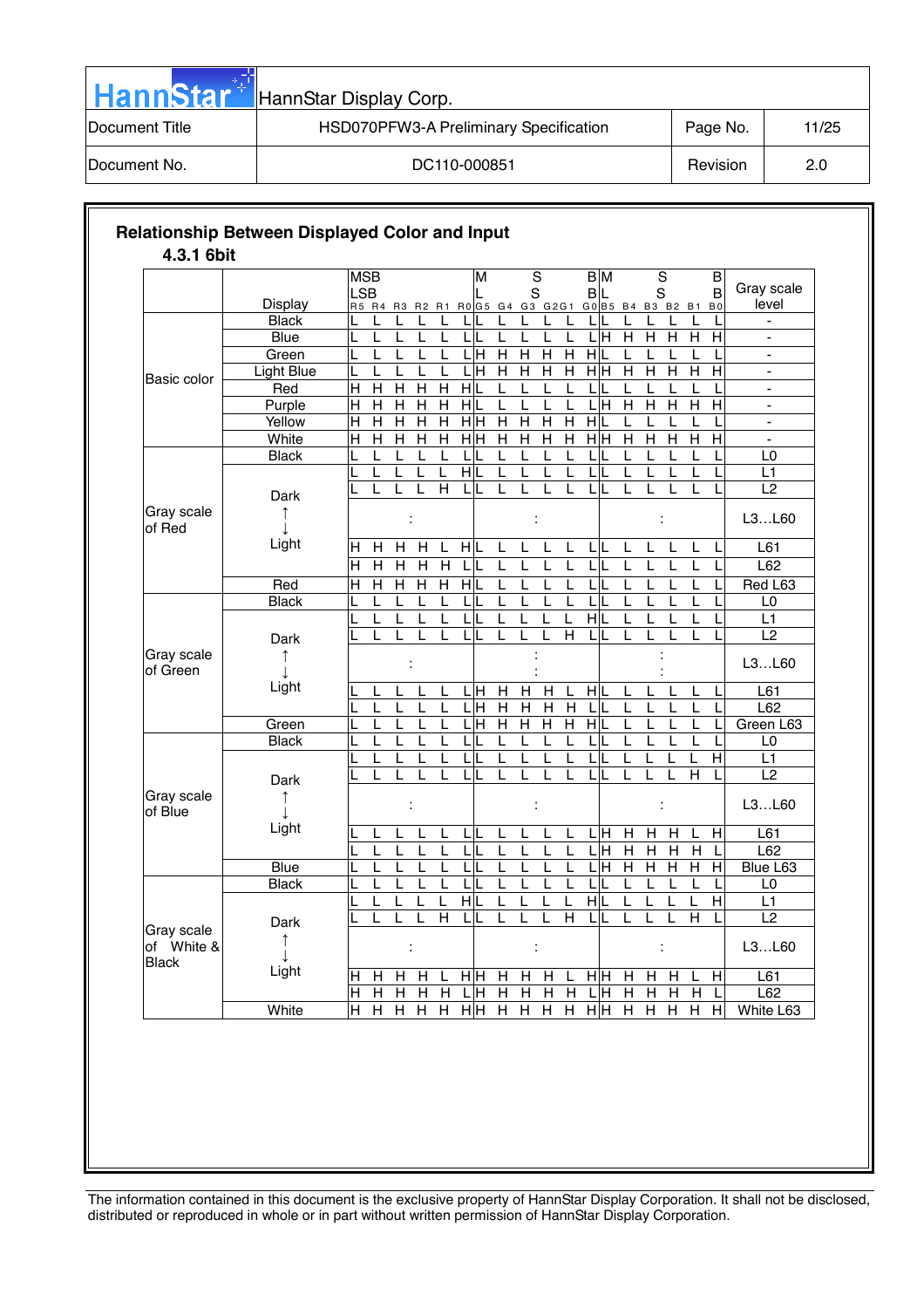| <b>HannStar</b> | HannStar Display Corp.                 |          |       |
|-----------------|----------------------------------------|----------|-------|
| Document Title  | HSD070PFW3-A Preliminary Specification | Page No. | 12/25 |
| Document No.    | DC110-000851                           | Revision | 2.0   |

| 4.3.2                  | 8bit            |            |              |        |                         |              |              |              |              |              |              |                                                 |          |   |              |              |      |                         |              |    |                |                |              |     |                                                     |                                  |
|------------------------|-----------------|------------|--------------|--------|-------------------------|--------------|--------------|--------------|--------------|--------------|--------------|-------------------------------------------------|----------|---|--------------|--------------|------|-------------------------|--------------|----|----------------|----------------|--------------|-----|-----------------------------------------------------|----------------------------------|
|                        |                 | <b>MSB</b> |              |        |                         |              |              |              |              | LSB MSB      |              |                                                 |          |   |              |              |      | <b>LSB</b> MSB          |              |    |                |                |              |     | <b>LSB</b>                                          | Gray scale                       |
|                        | Display         |            |              |        | R7 R6 R5 R4 R3 R2 R1 R0 |              |              |              |              |              |              | G7 G6 G5 G4 G3 G2 G1 G0 B7 B6 B5 B4 B3 B2 B1 B0 |          |   |              |              |      |                         |              |    |                |                |              |     |                                                     | Level                            |
|                        | <b>Black</b>    |            |              |        |                         |              |              |              |              |              |              |                                                 |          |   |              |              |      | L                       |              |    |                |                |              |     |                                                     |                                  |
|                        | <b>Blue</b>     |            |              |        |                         |              |              |              |              |              |              |                                                 |          |   |              |              |      | H.                      | H.           | H. | H.             | H.             | H.           |     | нн                                                  |                                  |
|                        | Green           | L          | $\mathbf{I}$ |        |                         |              |              |              |              |              |              | <b>H   H   H   H   H   H   H</b>                |          |   |              |              |      | $\mathbf{L}$            |              |    |                |                |              |     | L                                                   | $\blacksquare$                   |
| Basic                  | Light Blue      | ∣∟         |              |        |                         |              |              |              |              | H.           | H            | H                                               | H        | H | H            | H            | H    | H                       | н            | H  | H              | н              | н            |     | нн                                                  | ٠                                |
| color                  | Red             | H.         | H            |        | нн                      | H H H        |              |              | H            | L            |              |                                                 |          |   |              |              |      |                         |              |    |                |                |              |     |                                                     |                                  |
|                        | Purple          |            |              |        | H H H H H H H           |              |              |              | н            | L            |              |                                                 |          |   |              |              |      |                         |              |    |                | H H H H H H H  |              |     |                                                     | $\blacksquare$                   |
|                        | Yellow<br>White | нн<br>н    | н            | н<br>н | н                       | H.           | H            | H<br>н       | H<br>н       | H.           | H            | <b>H H H H H H H</b><br>H                       | н        | н | н            | нн           |      | L<br>H.                 | н            | H  |                |                |              |     | L<br>H H                                            | $\blacksquare$<br>$\blacksquare$ |
|                        | <b>Black</b>    |            |              |        |                         |              |              |              |              |              |              |                                                 |          |   |              |              |      |                         |              |    |                |                |              |     | $\mathbf{L}$                                        | L <sub>0</sub>                   |
|                        |                 | L          |              |        |                         |              |              | $\mathbf{I}$ | H            | L            |              |                                                 |          | L | $\mathbf{L}$ | $\mathbf{L}$ | Ι.   | L                       | L            |    |                | I.             |              |     | L L                                                 | L1                               |
|                        | Dark            |            | L            | L      | L                       | L            |              | L H          | L            | L            | L            | -L                                              | L        | L | L            | L            | L    | L                       | L            | L  | L              | L              | L            |     | L L                                                 | L2                               |
|                        |                 |            |              |        |                         |              |              |              |              |              |              |                                                 |          |   |              |              |      |                         |              |    |                |                |              |     |                                                     | L3L251                           |
| Gray scale<br>of Red   |                 |            |              |        | HHHHHHL                 |              |              |              |              | L            |              |                                                 |          |   |              |              |      |                         |              |    |                |                |              |     |                                                     | L252                             |
|                        |                 |            |              |        |                         |              | H            | $\mathbf{I}$ | -L           |              |              |                                                 |          |   |              |              |      | L                       |              |    |                | L              |              |     | L L                                                 | L253                             |
|                        | Light           | н<br>н     | H.<br>H      | H<br>H | н<br>н                  | H<br>H       | H            | H            | H            | L            |              |                                                 |          |   |              |              |      |                         |              |    |                |                |              |     |                                                     | L254                             |
|                        | Red             | H.         |              |        |                         |              |              |              |              |              |              |                                                 |          |   |              |              |      |                         |              |    |                |                |              |     |                                                     | <b>Red L255</b>                  |
|                        | <b>Black</b>    | L          | L            | L      | H H H H H H H           |              |              | L            |              | L            | $\mathbf{L}$ | L                                               |          |   |              |              |      | L                       |              |    |                | L              |              |     | ⊥ L                                                 | L0                               |
|                        |                 | L          | $\mathbf{I}$ |        |                         |              |              | L            |              | L            |              |                                                 |          |   |              |              | H    | L                       |              |    |                |                |              |     | L                                                   | L1                               |
|                        | Dark            |            |              |        |                         |              |              | L            |              |              |              |                                                 |          |   |              | H            |      |                         |              |    |                |                |              |     |                                                     | L2                               |
|                        |                 |            |              |        | $\ddot{\cdot}$          |              |              |              |              |              |              |                                                 |          |   |              |              |      |                         |              |    |                |                |              |     |                                                     | L3L251                           |
| Gray scale<br>of Green |                 |            | L            |        |                         | $\mathbf{I}$ | $\mathbf{L}$ | -L           | - L          |              |              | H H H H H L L                                   |          |   |              |              |      | L                       | $\mathbf{L}$ |    |                | L              |              |     | - L - L                                             | L252                             |
|                        | Light           |            |              |        |                         |              |              |              |              |              |              | <b>H H H H H</b>                                |          |   |              |              | H    |                         |              |    |                |                |              |     |                                                     | L253                             |
|                        |                 |            |              |        |                         |              |              |              |              |              |              | <b>H H H H H H</b>                              |          |   |              |              |      | L                       |              |    |                |                |              |     |                                                     | L254                             |
|                        | Green           |            |              |        |                         |              |              | $\mathbf{L}$ | $\mathbf{L}$ |              |              | <b>H H H H H H H</b>                            |          |   |              |              |      |                         |              |    |                |                |              |     |                                                     | Green L255                       |
|                        | <b>Black</b>    |            | L            |        |                         |              |              |              |              | L            |              |                                                 |          |   |              |              |      | L                       |              |    |                | L              |              |     | ┖                                                   | L0                               |
|                        |                 |            |              |        |                         |              |              |              |              |              |              |                                                 |          |   |              |              |      |                         |              |    |                |                |              |     | H                                                   | L1                               |
|                        | Dark            |            | L            | L      |                         |              |              |              |              | L            |              |                                                 |          |   |              |              |      |                         |              |    |                |                |              | LHL |                                                     | L2                               |
| Gray scale             |                 |            |              |        | $\ddot{\cdot}$          |              |              |              |              |              |              |                                                 |          |   |              |              |      |                         |              |    |                | $\ddot{\cdot}$ |              |     |                                                     | L3L251                           |
| of Blue                |                 | L          |              |        | L L L L L L L           |              |              |              |              |              |              | L L L L                                         |          |   |              |              |      | L L L L H H H H H H L L |              |    |                |                |              |     |                                                     | L252                             |
|                        | Light           |            |              |        |                         |              |              |              |              | L            |              |                                                 |          |   |              |              |      | H.                      | H            |    | H H            | H              | н            |     | H                                                   | L253                             |
|                        |                 | L          | L            | L      | L                       | L            | L            | L            | L            | L            | L            | L                                               | L        | L | L            |              | L    |                         |              |    |                | H H H H H H H  |              |     |                                                     | L <sub>254</sub>                 |
|                        | Blue            |            |              |        |                         |              |              |              |              |              |              |                                                 |          |   |              |              |      |                         |              |    |                |                |              |     | L L L L L L L L L L L L L L L L L H H H H H H H H H | Blue L255                        |
|                        | <b>Black</b>    |            |              |        | L L L L L L L           |              |              |              | $\mathsf{L}$ |              |              | LLLLLLLL                                        |          |   |              |              |      | LLL                     |              |    | $\mathsf{L}^-$ | L              | $\mathbf{L}$ |     | L L                                                 | L <sub>0</sub>                   |
|                        |                 | L L        |              |        |                         | L            | -L           | L H          |              | $\mathsf{L}$ | L            | $\mathsf L$                                     | ັ∟       |   |              |              | LLLH | L                       | L            | L  | L              | $\mathsf L$    |              |     | L H                                                 | L1                               |
|                        | Dark            |            |              |        | LLLLLLHL                |              |              |              |              |              |              | LLLLLLHL                                        |          |   |              |              |      |                         |              |    |                | LLLLLLHL       |              |     |                                                     | L2                               |
| Gray scale             | ↑               |            |              |        | $\colon$                |              |              |              |              |              |              |                                                 | $\colon$ |   |              |              |      |                         |              |    |                | $\ddot{\cdot}$ |              |     |                                                     | L3L251                           |
| of White &             |                 |            |              |        |                         |              |              |              |              |              |              |                                                 |          |   |              |              |      |                         |              |    |                |                |              |     |                                                     | L252                             |
| <b>Black</b>           | Light           |            |              |        |                         |              |              |              |              |              |              |                                                 |          |   |              |              |      |                         |              |    |                |                |              |     | L H                                                 | L253                             |
|                        |                 |            |              |        |                         |              |              |              |              |              |              |                                                 |          |   |              |              |      | H H H H H H L           |              |    |                |                |              |     |                                                     | L254                             |
|                        | White           |            |              |        |                         |              |              |              |              |              |              |                                                 |          |   |              |              |      |                         |              |    |                |                |              |     |                                                     | White L255                       |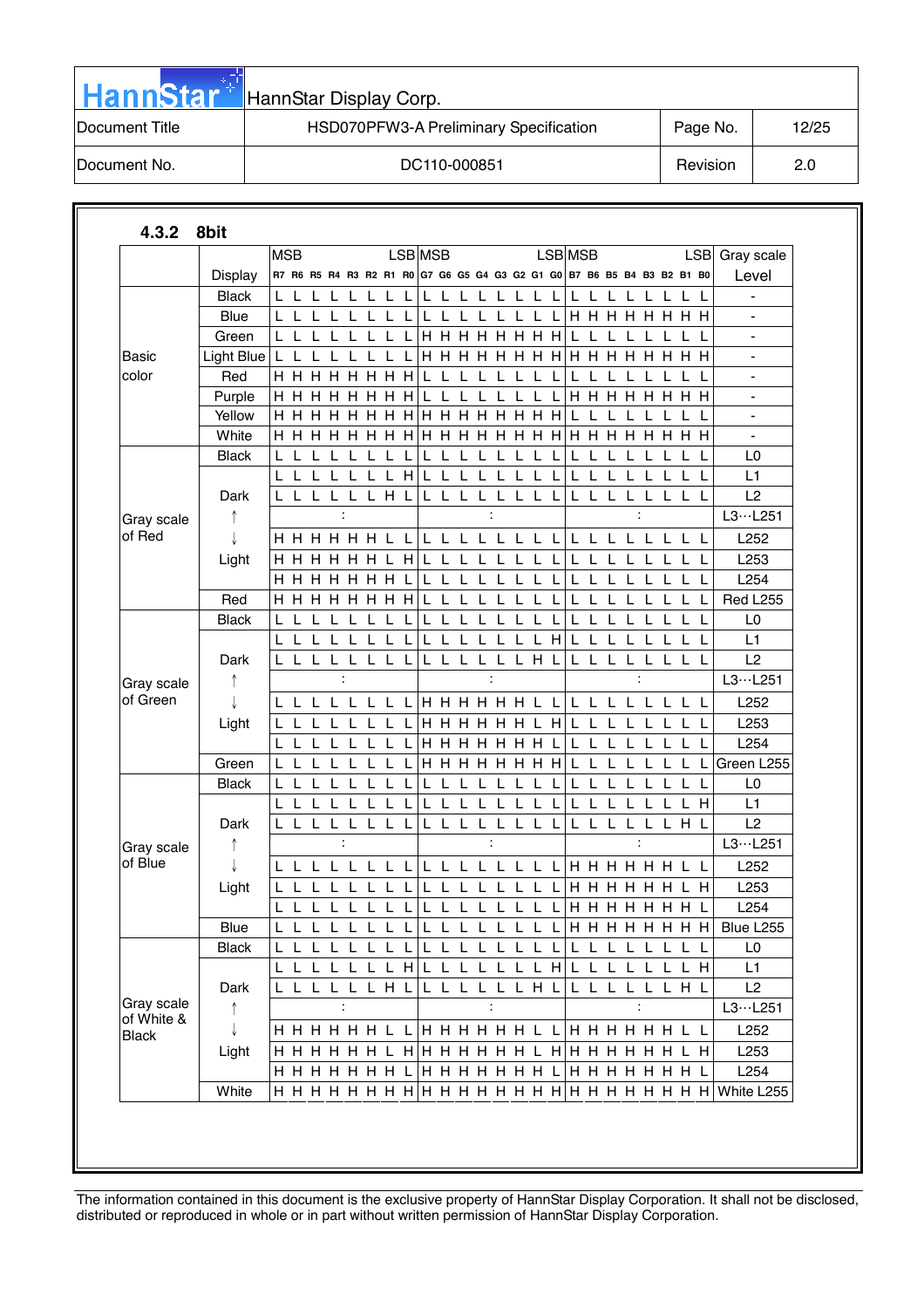| <b>HannStar</b>        | HannStar Display Corp.                 |                 |       |
|------------------------|----------------------------------------|-----------------|-------|
| <b>IDocument Title</b> | HSD070PFW3-A Preliminary Specification | Page No.        | 13/25 |
| Document No.           | DC110-000851                           | <b>Revision</b> | 2.0   |
|                        |                                        |                 |       |

# **5.0 INTERFACE PIN CONNECTION**

FPC connector is used for electronics interface. The recommended model is FH12A-40S-0.5SH manufactured by Hirose.

| Pin No.        | Symbol          | I/O                      | Function                                                                                                                                                          | <b>Note</b> |
|----------------|-----------------|--------------------------|-------------------------------------------------------------------------------------------------------------------------------------------------------------------|-------------|
| 1              | <b>VCOM</b>     | P                        | Common Voltage                                                                                                                                                    |             |
| $\overline{2}$ | <b>VDD</b>      | P                        | Power Voltage for digital circuit                                                                                                                                 |             |
| 3              | <b>VDD</b>      | P                        | Power Voltage for digital circuit                                                                                                                                 |             |
| $\overline{4}$ | <b>NC</b>       | $---$                    | No connection                                                                                                                                                     |             |
| $\overline{5}$ | Reset           | $\mathbf{I}$             | Global reset pin                                                                                                                                                  |             |
| 6              | <b>STBYB</b>    | $\overline{\phantom{a}}$ | Standby mode, Normally pulled high<br>$STBYB = "1", normal operation$<br>$STBYB = "0"$ , timing controller, source<br>driver will turn off, all output are High-Z |             |
| $\overline{7}$ | <b>GND</b>      | P                        | Ground                                                                                                                                                            |             |
| 8              | RXINO-          | L                        | - LVDS differential data input                                                                                                                                    |             |
| 9              | RXIN0+          | I                        | + LVDS differential data input                                                                                                                                    |             |
| 10             | <b>GND</b>      | P                        | Ground                                                                                                                                                            |             |
| 11             | RXIN1-          | L                        | - LVDS differential data input                                                                                                                                    |             |
| 12             | $RXIN1+$        | L                        | + LVDS differential data input                                                                                                                                    |             |
| 13             | <b>GND</b>      | P                        | Ground                                                                                                                                                            |             |
| 14             | RXIN2-          | L                        | - LVDS differential data input                                                                                                                                    |             |
| 15             | $RXIN2+$        | $\mathsf{I}$             | + LVDS differential data input                                                                                                                                    |             |
| 16             | <b>GND</b>      | P                        | Ground                                                                                                                                                            |             |
| 17             | <b>RXCLKIN-</b> | I                        | - LVDS differential clock input                                                                                                                                   |             |
| 18             | RXCLKIN+        | $\overline{1}$           | + LVDS differential clock input                                                                                                                                   |             |
| 19             | <b>GND</b>      | P                        | Ground                                                                                                                                                            |             |
| 20             | RXIN3-          | $\mathsf{I}$             | - LVDS differential data input                                                                                                                                    |             |
| 21             | RXIN3+          | L                        | + LVDS differential data input                                                                                                                                    |             |
| 22             | <b>GND</b>      | P                        | Ground                                                                                                                                                            |             |
| 23             | <b>NC</b>       | ---                      | No connection                                                                                                                                                     |             |
| 24             | <b>NC</b>       | ---                      | No connection                                                                                                                                                     |             |
| 25             | <b>GND</b>      | P                        | Ground                                                                                                                                                            |             |
| 26             | <b>NC</b>       | ---                      | No connection                                                                                                                                                     |             |
| 27             | <b>NC</b>       | ---                      | No connection                                                                                                                                                     |             |
| 28             | <b>SELB</b>     | L                        | 6bit/8bit mode selection                                                                                                                                          | Note1       |
| 29             | <b>AVDD</b>     | P                        | Power for Analog Circuit                                                                                                                                          |             |
| 30             | <b>GND</b>      | P                        | Ground                                                                                                                                                            |             |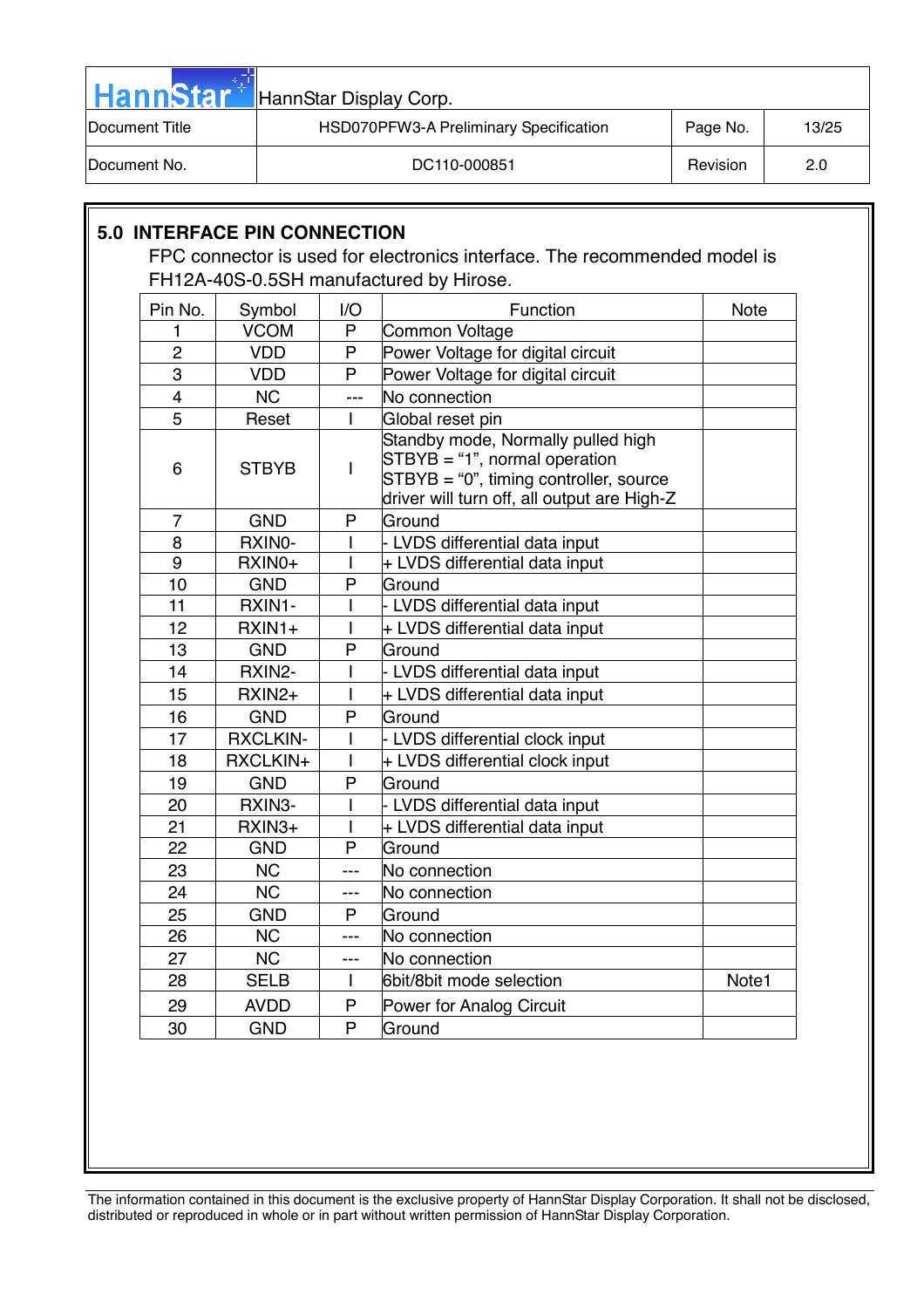| <b>HannStar</b> | HannStar Display Corp.                 |          |       |
|-----------------|----------------------------------------|----------|-------|
| Document Title  | HSD070PFW3-A Preliminary Specification | Page No. | 14/25 |
| Document No.    | DC110-000851                           | Revision | 2.0   |

| Pin No. | Symbol     | 1/O   | Function             | <b>Note</b>       |
|---------|------------|-------|----------------------|-------------------|
| 31      | LED-       | P     | LED Cathode          |                   |
| 32      | LED-       | P     | <b>LED Cathode</b>   |                   |
| 33      | L/R        |       | Horizontal inversion | Note <sub>2</sub> |
| 34      | U/D        |       | Vertical inversion   | Note <sub>2</sub> |
| 35      | <b>VGL</b> | P     | Gate off Voltage     |                   |
| 36      | <b>NC</b>  |       | No connection        |                   |
| 37      | <b>NC</b>  | $---$ | No connection        |                   |
| 38      | <b>VGH</b> | Р     | Gate ON Voltage      |                   |
| 39      | $LED+$     | P     | <b>LED Anode</b>     |                   |
| 40      | $LED+$     | P     | <b>LED Anode</b>     |                   |

I: input O: Output P: Power

Note1: If LVDS input data is 6 bits, SELB must be set to High;

If LVDS input data is 8 bits, SELB must be set to Low.

Note2: When L/R="0", set right to left scan direction.

When L/R="1", set left to right scan direction.

When U/D="0", set top to bottom scan direction.

When U/D="1", set bottom to top scan direction.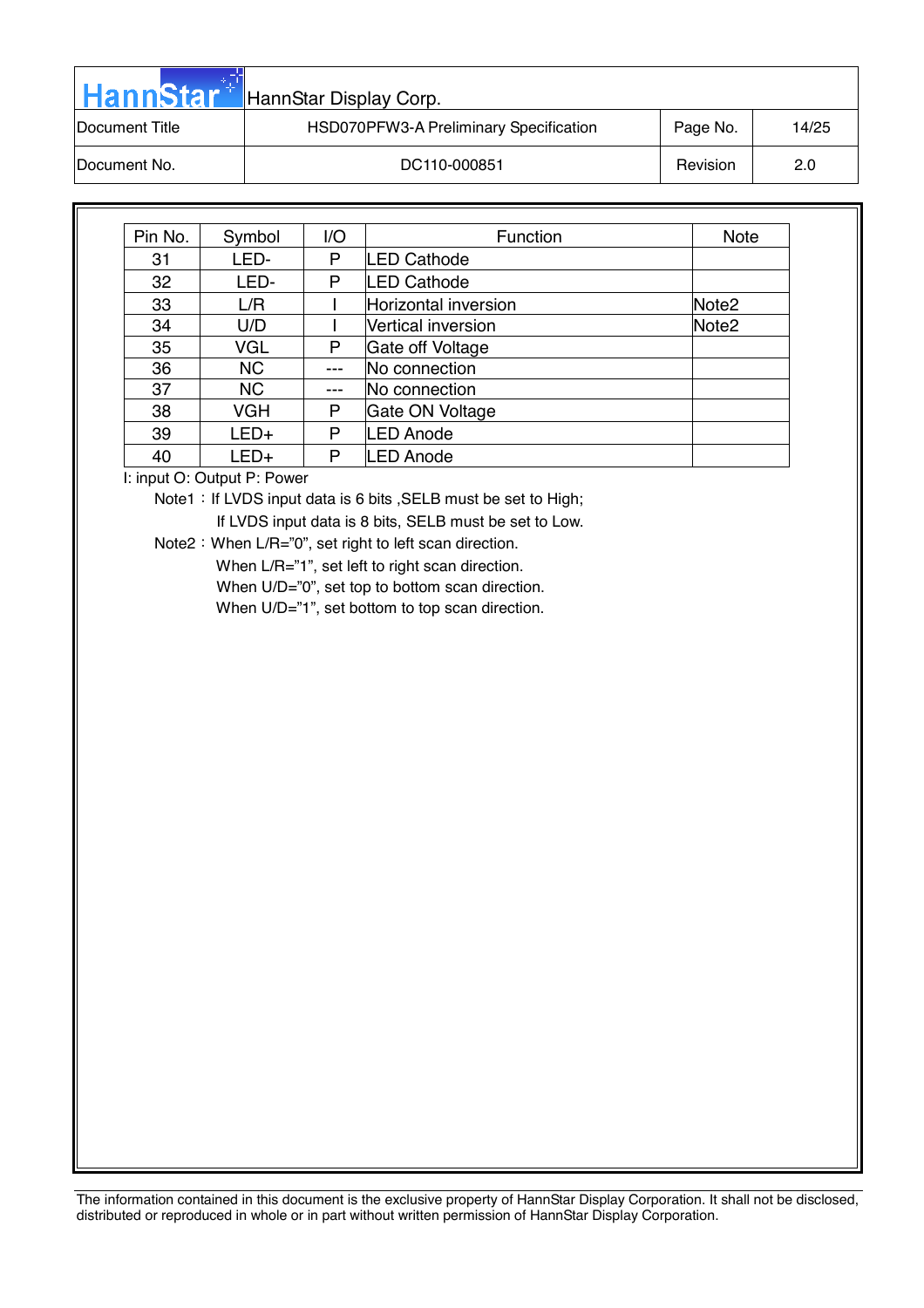| <b>HannStar</b> | HannStar Display Corp.                 |          |       |
|-----------------|----------------------------------------|----------|-------|
| Document Title  | HSD070PFW3-A Preliminary Specification | Page No. | 15/25 |
| Document No.    | DC110-000851                           | Revision | 2.0   |

# **6.0 ELECTRICAL CHARACTERISTICS 6.1 TFT LCD Module**

| Item                  | Symbol                 | Min.                | Typ.   | Max.                   | <b>Unit</b> | <b>Note</b>      |
|-----------------------|------------------------|---------------------|--------|------------------------|-------------|------------------|
|                       | V <sub>DD</sub>        | 3.0                 | 3.3    | 3.6                    | V           |                  |
|                       | V <sub>GH</sub>        | 19.7                | 20     | 20.3                   | V           |                  |
| <b>Supply Voltage</b> | VGL                    | $-6.5$              | $-6.8$ | $-7.1$                 | V           |                  |
|                       | <b>AV<sub>DD</sub></b> | 10.8                | 11     | 11.2                   | V           |                  |
| <b>VCOM</b>           | <b>VCOMin</b>          | 3.46                | 3.66   | 3.86                   | V           |                  |
| Input signal          | Vін                    | 0.7 V <sub>DD</sub> | ٠      | <b>V</b> <sub>DD</sub> | V           | Note $(1)$       |
| voltage               | $V_{iL}$               | 0                   | ٠      | 0.3 V <sub>DD</sub>    | V           |                  |
|                       | $I_{DD}$               | ٠                   | 25     | ۰                      | mA          | $V_{DD} = 3.3V$  |
| Current of power      | ADD                    | ٠                   | 35     | ۰                      | mA          | $AVDD=11V$       |
| supply                | lсн                    | ٠                   | 0.45   | ۰                      | mA          | $VGH=20V$        |
|                       | lgL                    | ۰                   | 0.85   | ٠                      | mA          | $V_{GL} = -6.8V$ |

## **6.2 Switching Characteristics for LVDS Receiver**

| Item                              | Symbol      | Min.   | Typ. | Max.  | <b>Unit</b> | Conditions |
|-----------------------------------|-------------|--------|------|-------|-------------|------------|
| Differential Input High Threshold | Vth         |        |      | 100   | mV          |            |
| Differential Input Low Threshold  | Vtl         | $-100$ |      |       | mV          | $VCM=1.2V$ |
| Input Current                     | <b>I</b> IN | $-10$  |      | $+10$ | uA          |            |
| Differential input Voltage        | $ V_{ID} $  | 0.1    |      | 0.6   | v           |            |
| Common Mode Voltage Offset        | $V_{CM}$    | 0.7    | 1.2  | 1.6   | v           |            |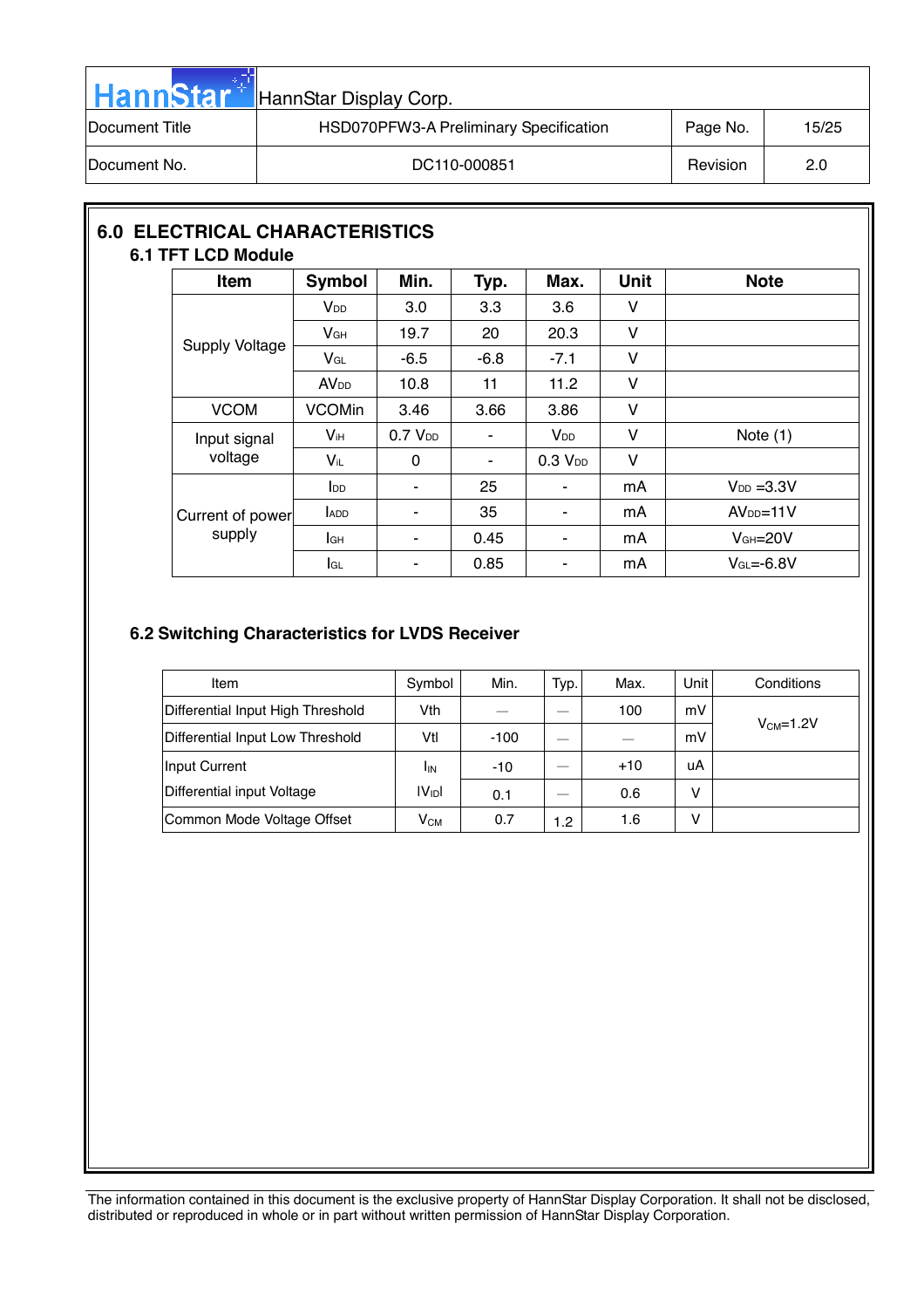| <b>HannStar</b>        | HannStar Display Corp.                 |          |       |
|------------------------|----------------------------------------|----------|-------|
| <b>IDocument Title</b> | HSD070PFW3-A Preliminary Specification | Page No. | 16/25 |
| <b>IDocument No.</b>   | DC110-000851                           | Revision | 2.0   |

## **6.3 Bit LVDS input**

# **6.3.1 6bit LVDS input**



## **6.3.2 8Bit LVDS input**

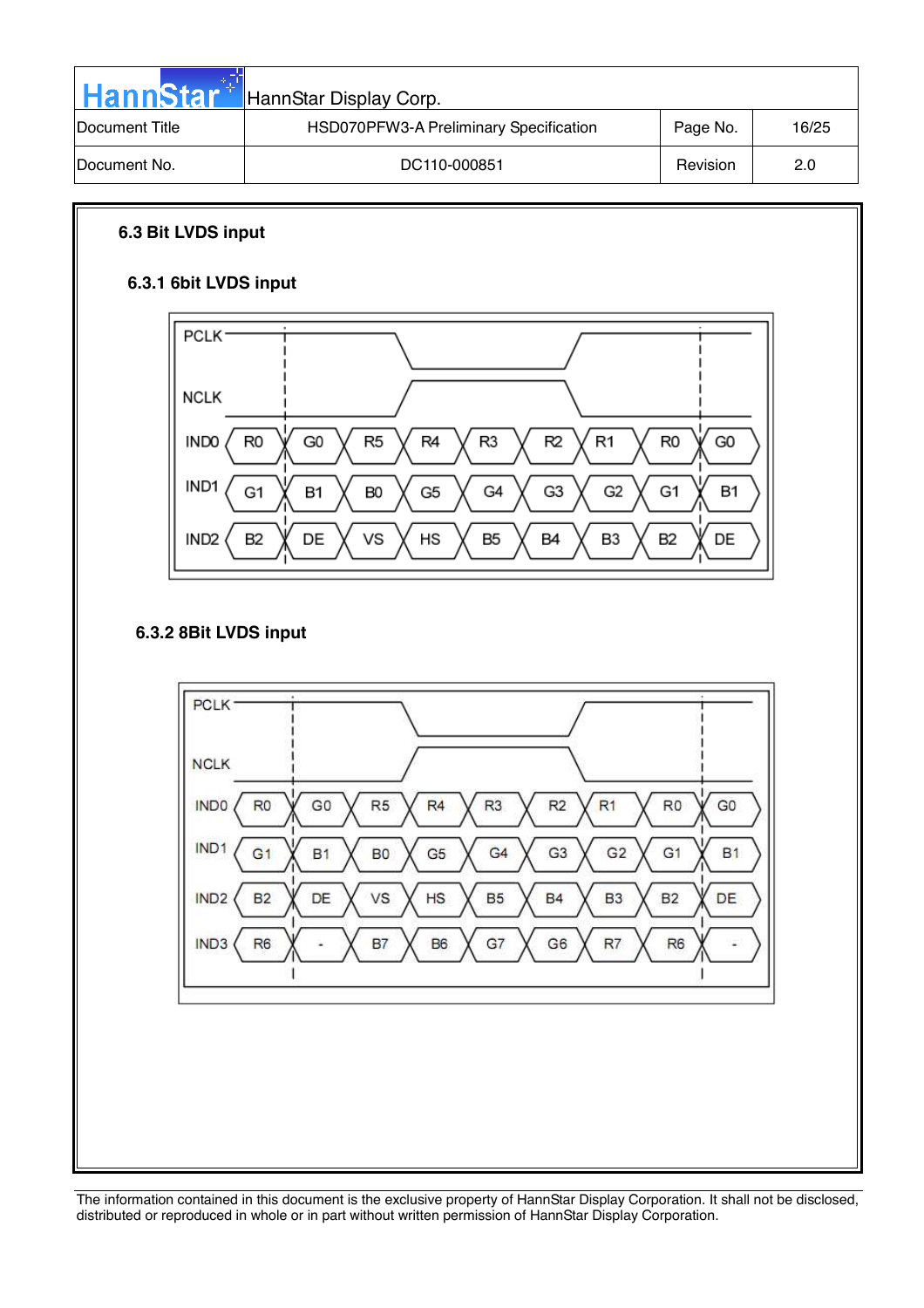| <b>HannStar</b>        | HannStar Display Corp.                 |          |       |
|------------------------|----------------------------------------|----------|-------|
| <b>IDocument Title</b> | HSD070PFW3-A Preliminary Specification | Page No. | 17/25 |
| Document No.           | DC110-000851                           | Revision | 2.0   |

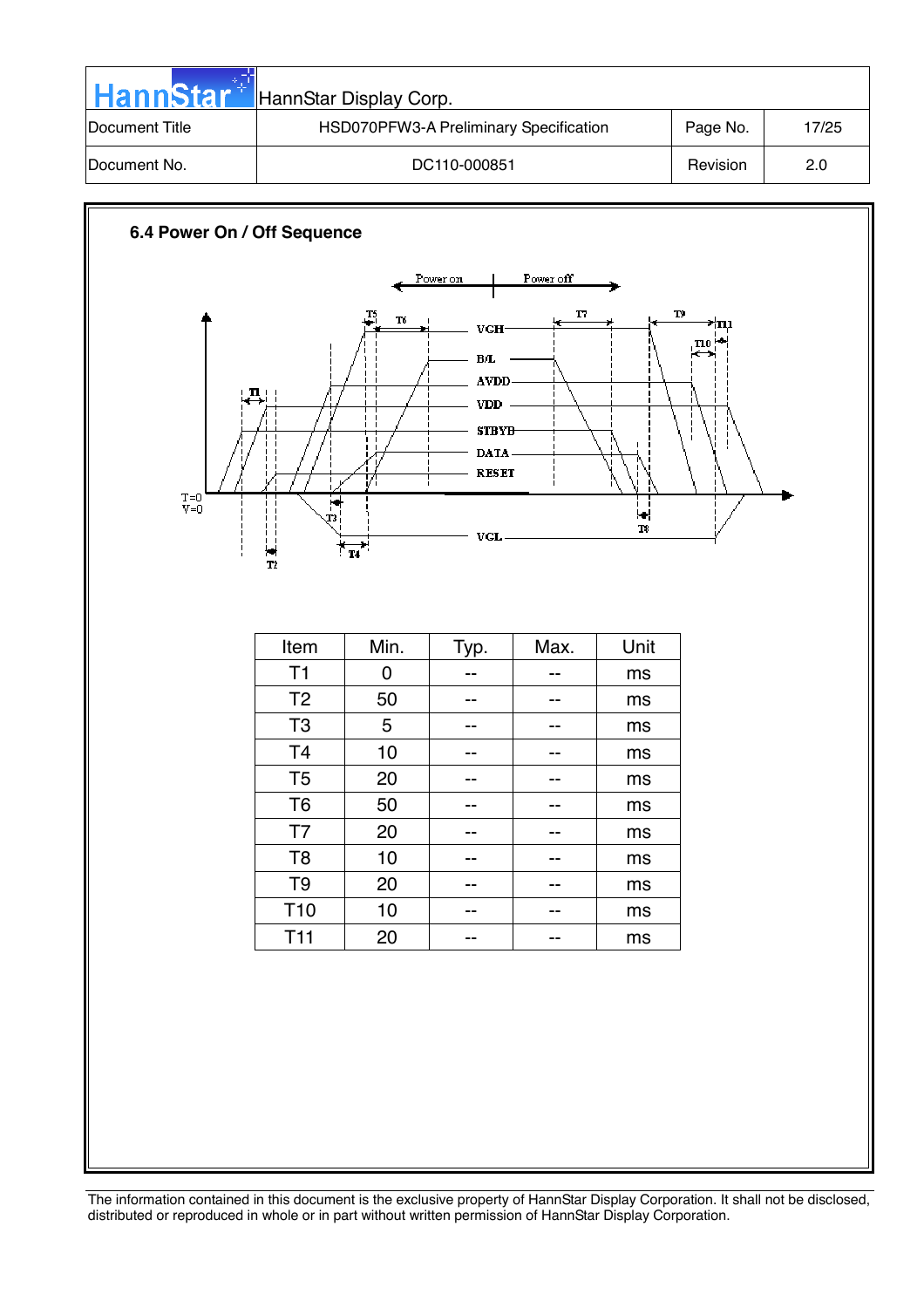| <b>HannStar</b> | HannStar Display Corp.                 |          |       |  |  |  |  |  |
|-----------------|----------------------------------------|----------|-------|--|--|--|--|--|
| Document Title  | HSD070PFW3-A Preliminary Specification | Page No. | 18/25 |  |  |  |  |  |
| Document No.    | DC110-000851                           | Revision | 2.0   |  |  |  |  |  |

| <b>Parameter</b>     | Symbol                  | Min    | <b>Typ</b> | Max                      | <b>Units</b> | <b>Condition</b>   |
|----------------------|-------------------------|--------|------------|--------------------------|--------------|--------------------|
| <b>LED Current</b>   | ΙF                      | --     | 120        | $- -$                    | mA           | Ta= $25^{\circ}$ C |
| LED Voltage          | $\mathsf{V}_\mathsf{F}$ | $- -$  | 10.5       | $-$                      | Volt         | Ta= $25^{\circ}$ C |
|                      |                         |        |            |                          |              | Ta=25 $°C$         |
| <b>LED Life-Time</b> | N/A                     | 10,000 | $- -$      | $\overline{\phantom{m}}$ | Hour         | $I_F=20mA$         |
|                      |                         |        |            |                          |              | Note $(2)$         |

Note (1) LED life time (Hr) can be defined as the time in which it continues to operate under the condition: Ta=25 $\pm$ 3 °C, typical IL value indicated in the above table until the brightness becomes less than 50%.

Note (2) The "LED life time" is defined as the module brightness decrease to 50% original brightness at Ta= $25^{\circ}$ C and IL=120mA. The LED lifetime could be decreased if operating IL is larger than 120mA. The constant current driving method is suggested.

Note(3) LED Light Bar Circuit

ġġġġġġġ

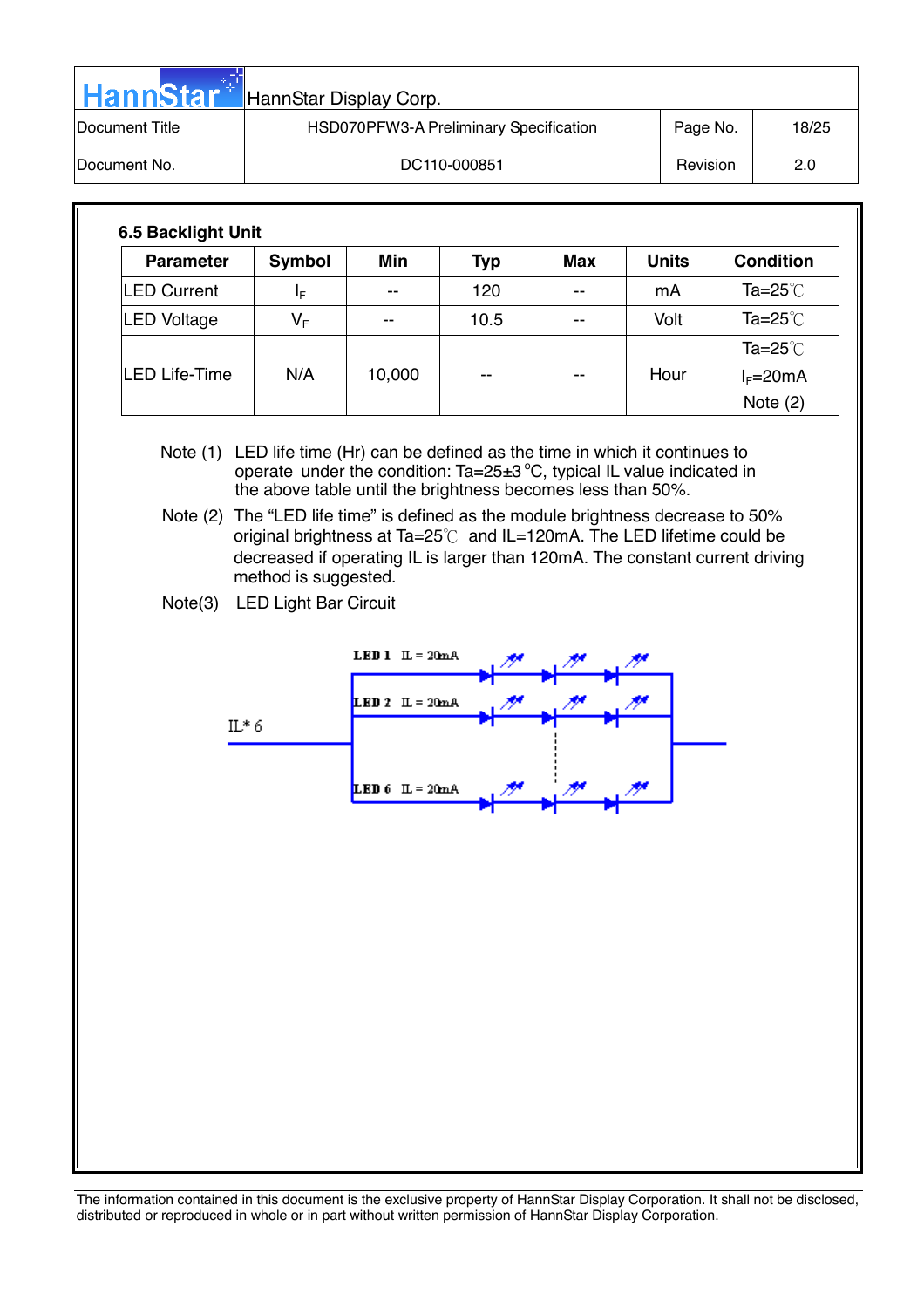| <b>HannStar</b>        | HannStar Display Corp.                 |          |       |  |  |  |  |  |  |
|------------------------|----------------------------------------|----------|-------|--|--|--|--|--|--|
| <b>IDocument Title</b> | HSD070PFW3-A Preliminary Specification | Page No. | 19/25 |  |  |  |  |  |  |
| Document No.           | DC110-000851                           | Revision | 2.0   |  |  |  |  |  |  |

| No. | <b>Item</b>                          | <b>Conditions</b>                                                       | <b>Remark</b> |
|-----|--------------------------------------|-------------------------------------------------------------------------|---------------|
|     | High Temperature Storage             | Ta= $+70^{\circ}$ C, 240hrs                                             |               |
| 2   | Low Temperature Storage              | Ta= $-30^{\circ}$ C, 240hrs                                             |               |
| 3   | <b>High Temperature Operation</b>    | Ta=+60 $\mathrm{^{\circ}C}$ , 240hrs                                    |               |
| 4   | Low Temperature Operation            | Ta= $-20^{\circ}$ C, 240hrs                                             |               |
| 5   | Thermal Cycling Test (non operation) | $-20^{\circ}$ C(30min) $\rightarrow$ +60 $^{\circ}$ C(30min),100 cycles |               |
|     | Vibration                            | <b>Sine Wave</b>                                                        |               |
| 6   |                                      | 1.5G, 5~500Hz, XYZ                                                      |               |
|     |                                      | 30min/each direction                                                    |               |
| 7   | Shock                                | Half-Sine, 200G, 2ms, ±XYZ, 1time                                       |               |

## **Storage / Operating temperature**



Note .Max wet bulb temp.=39°C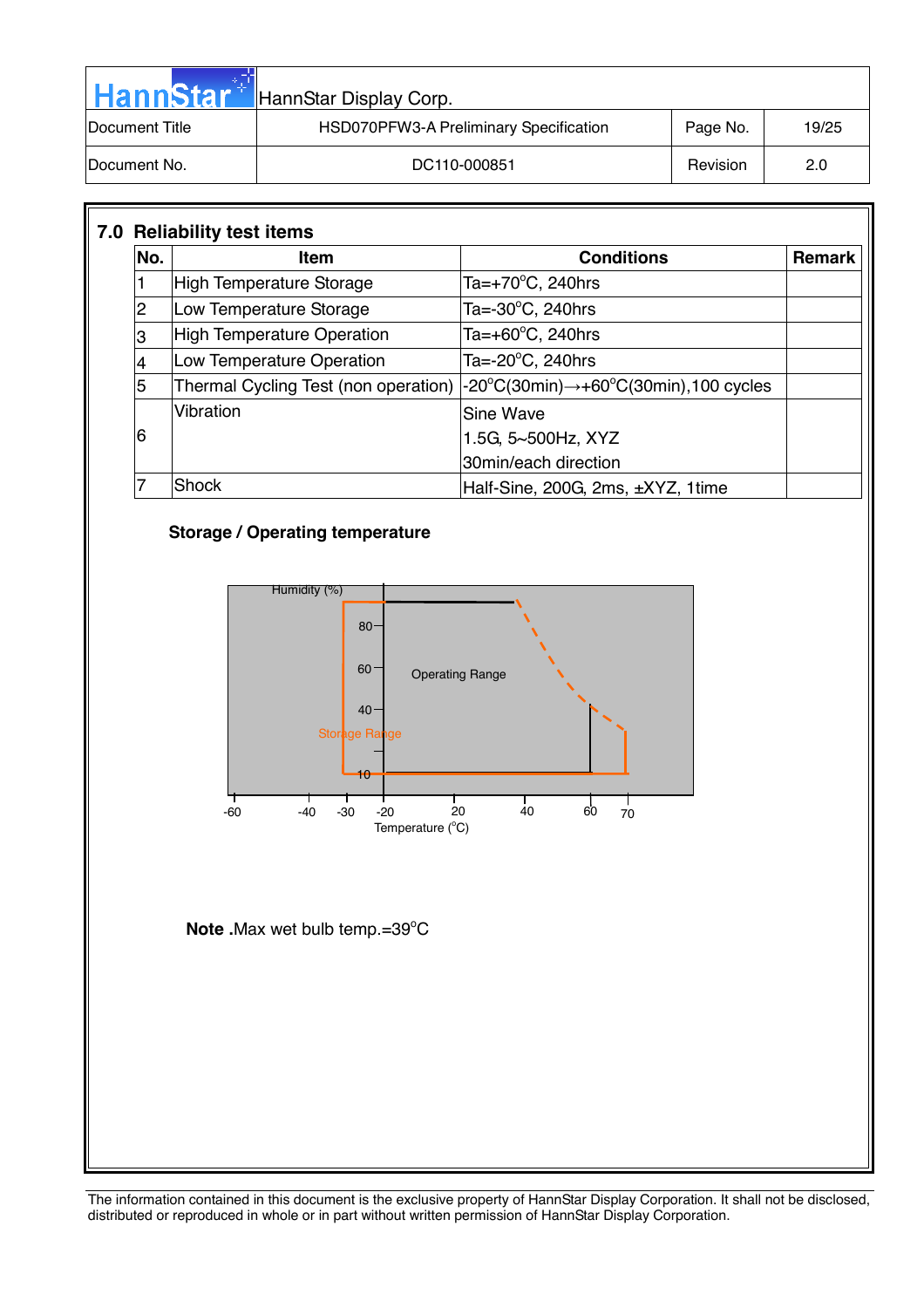| <b>HannStar</b> | HannStar Display Corp.                 |          |       |
|-----------------|----------------------------------------|----------|-------|
| Document Title  | HSD070PFW3-A Preliminary Specification | Page No. | 20/25 |
| Document No.    | DC110-000851                           | Revision | 2.0   |

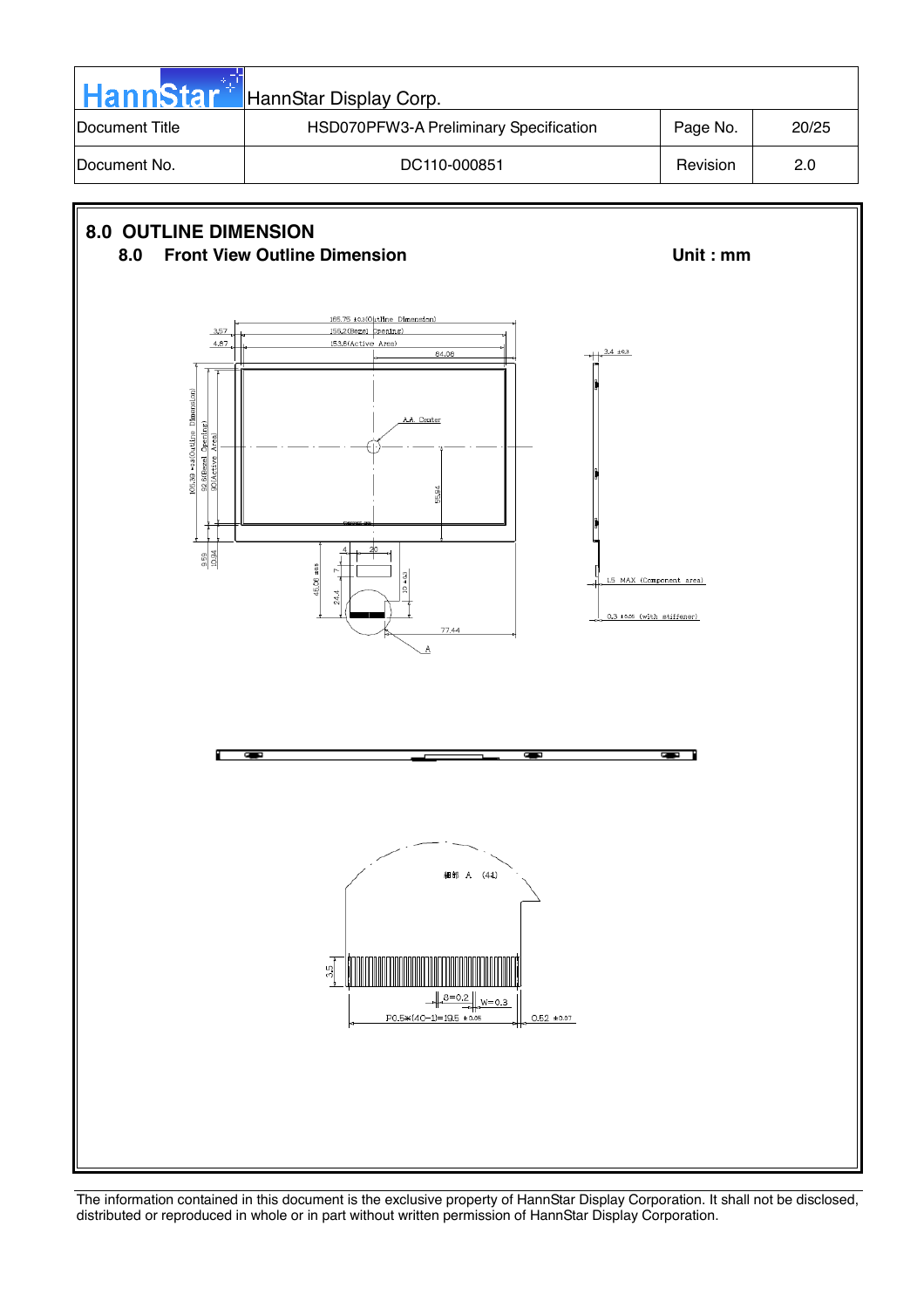| <b>HannStar</b>        | HannStar Display Corp.                 |          |       |
|------------------------|----------------------------------------|----------|-------|
| <b>IDocument Title</b> | HSD070PFW3-A Preliminary Specification | Page No. | 21/25 |
| <b>IDocument No.</b>   | DC110-000851                           | Revision | 2.0   |

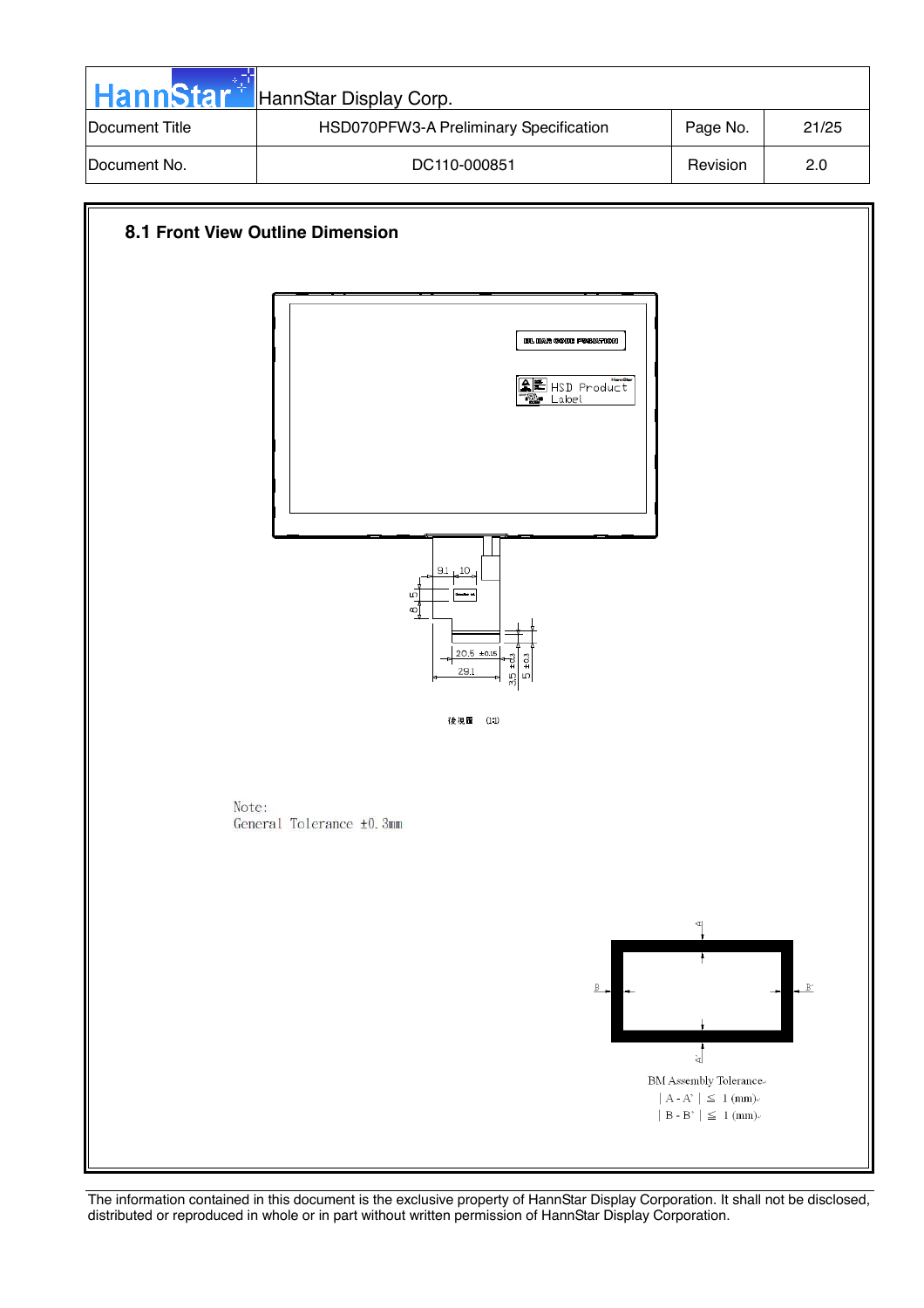| <b>HannStar</b> | HannStar Display Corp.                 |          |       |
|-----------------|----------------------------------------|----------|-------|
| Document Title  | HSD070PFW3-A Preliminary Specification | Page No. | 22/25 |
| Document No.    | DC110-000851                           | Revision | 2.0   |



| Month | Jan. I | Feb. |  | .   Mar.   Apr.   May.   Jun.   Jul.   Aug.   Sep.   Oct   Nov.   Dec. |  |  |  |  |
|-------|--------|------|--|------------------------------------------------------------------------|--|--|--|--|
| Mark  |        |      |  |                                                                        |  |  |  |  |

## **9.2 Location of Lot Mark**

- (1) Location : The lot mark is printed to the back side of the LCD module. See Product back view. ( Section 8.0 : OUTLINE DIMENSION )
- (2) Detail of the Lot mark: Print 15 code as lot mark (see 9.1 Lot Mark)
- (3) This is subject to change without prior notice.
- (4) Label mark: The label is attached to the front side of the LCD module

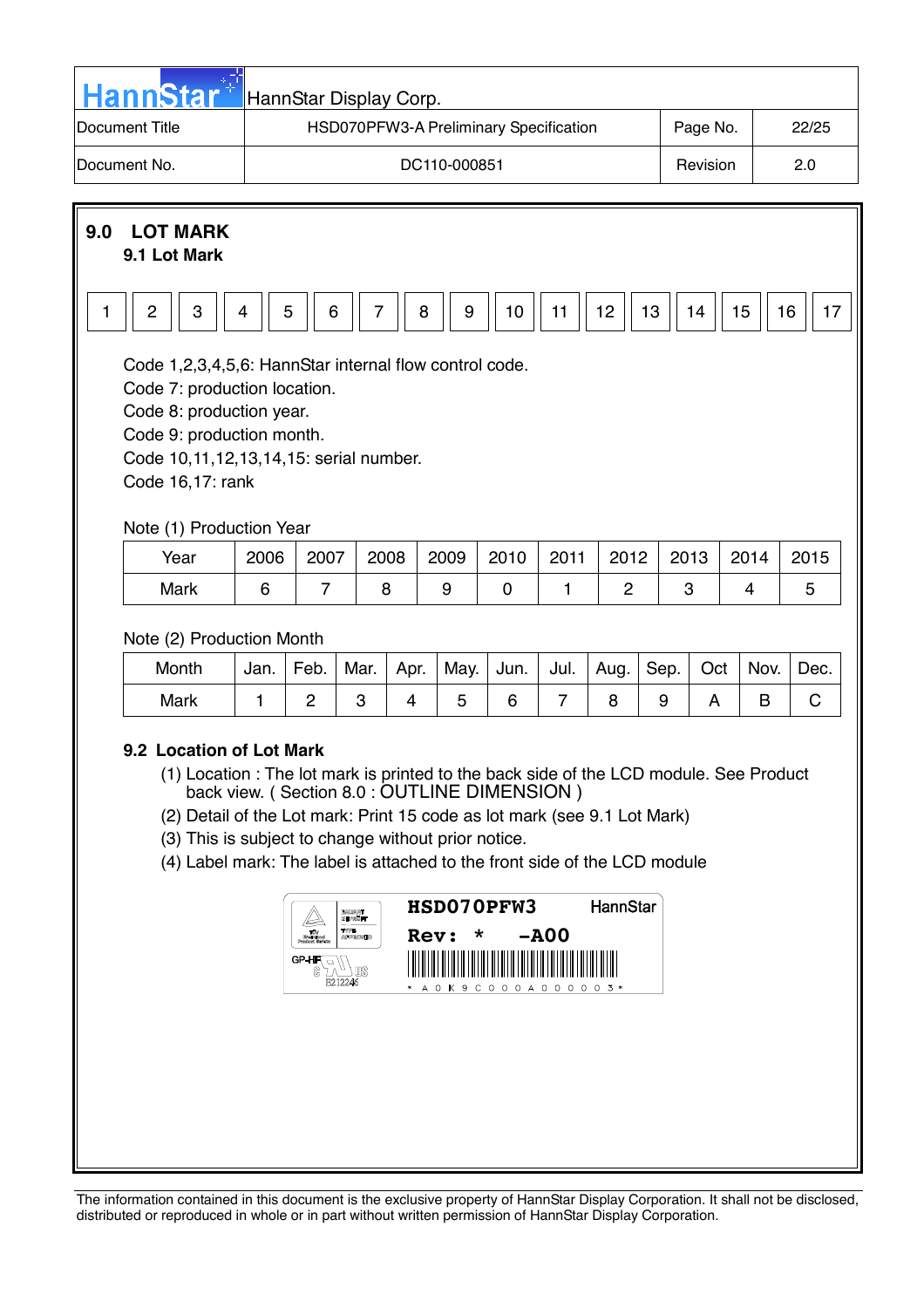| <b>HannStar</b>        | HannStar Display Corp.                 |          |       |
|------------------------|----------------------------------------|----------|-------|
| <b>IDocument Title</b> | HSD070PFW3-A Preliminary Specification | Page No. | 23/25 |
| IDocument No.          | DC110-000851                           | Revision | 2.0   |

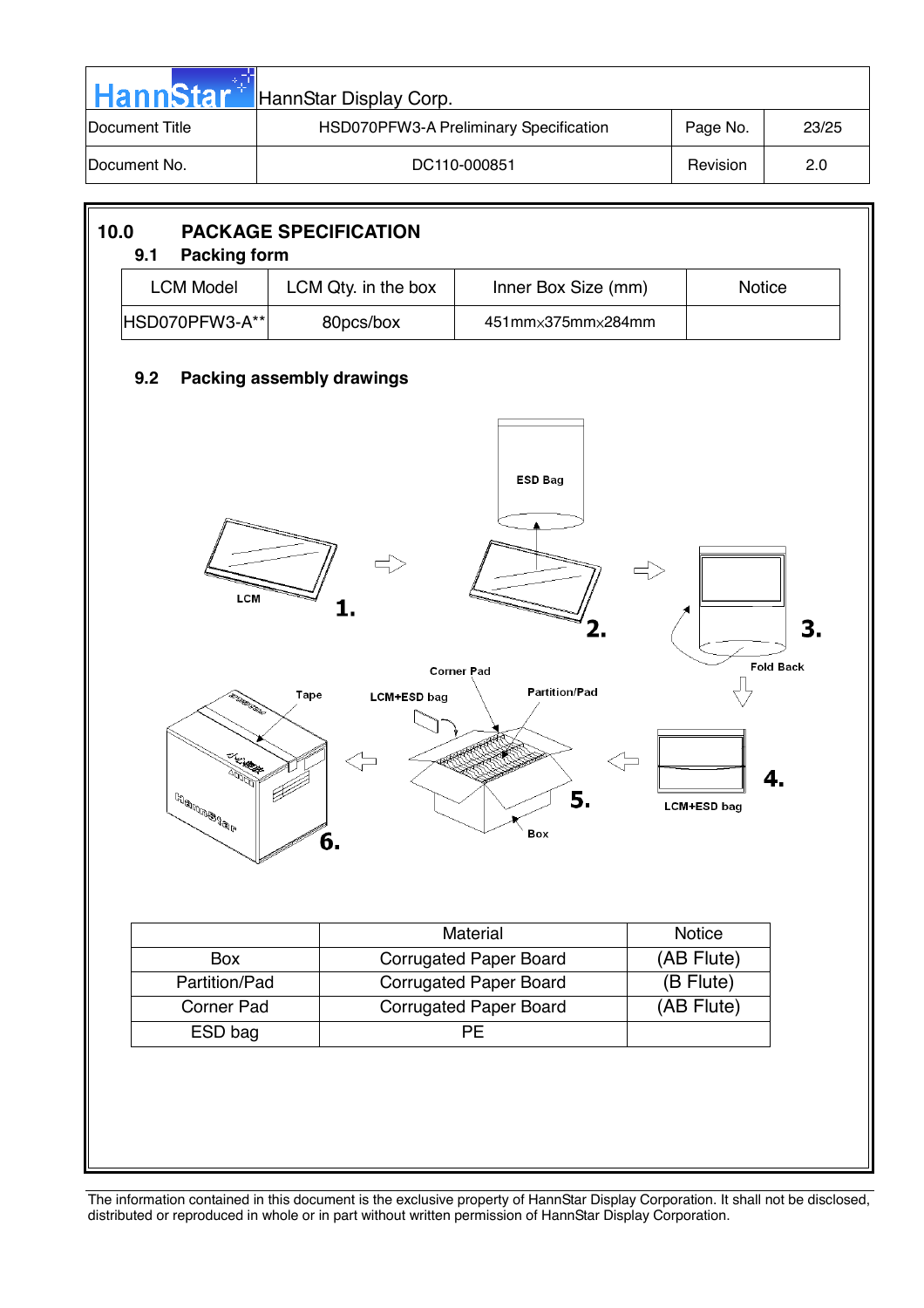| <b>HannStar</b>        | HannStar Display Corp.                 |          |       |
|------------------------|----------------------------------------|----------|-------|
| <b>IDocument Title</b> | HSD070PFW3-A Preliminary Specification | Page No. | 24/25 |
| <b>IDocument No.</b>   | DC110-000851                           | Revision | 2.0   |

# **11.0 GENERAL PRECAUTION**

#### **11.1 Use Restriction**

This product is not authorized for use in life supporting systems, aircraft navigation control systems, military systems and any other application where performance failure could be life-threatening or otherwise catastrophic.

## **11.2 Disassembling or Modification**

 Do not disassemble or modify the module. It may damage sensitive parts inside LCD module, and may cause scratches or dust on the display. HannStar does not warrant the module, if customers disassemble or modify the module.

## **11.3 Breakage of LCD Panel**

- 11.3.1.If LCD panel is broken and liquid crystal spills out, do not ingest or inhale liquid crystal, and do not contact liquid crystal with skin.
- 11.3.2. If liquid crystal contacts mouth or eyes, rinse out with water immediately.
- 11.3.3. If liquid crystal contacts skin or cloths, wash it off immediately with alcohol and rinse thoroughly with water.
- 11.3.4. Handle carefully with chips of glass that may cause injury, when the glass is broken.

## **11.4 Electric Shock**

- 11.4.1. Disconnect power supply before handling LCD module.
- 11.4.2. Do not pull or fold the LED cable.
- 11.4.3. Do not touch the parts inside LCD modules and the fluorescent LED's connector or cables in order to prevent electric shock.

## **11.5 Absolute Maximum Ratings and Power Protection Circuit**

- 11.5.1. Do not exceed the absolute maximum rating values, such as the supply voltage variation, input voltage variation, variation in parts' parameters, environmental temperature, etc., otherwise LCD module may be damaged.
- 11.5.2. Please do not leave LCD module in the environment of high humidity and high temperature for a long time.
- 11.5.3. It's recommended to employ protection circuit for power supply.

## **11.6 Operation**

- 11.6.1 Do not touch, push or rub the polarizer with anything harder than HB pencil lead.
- 11.6.2 Use fingerstalls of soft gloves in order to keep clean display quality, when persons handle the LCD module for incoming inspection or assembly.
- 11.6.3 When the surface is dusty, please wipe gently with absorbent cotton or other soft material.